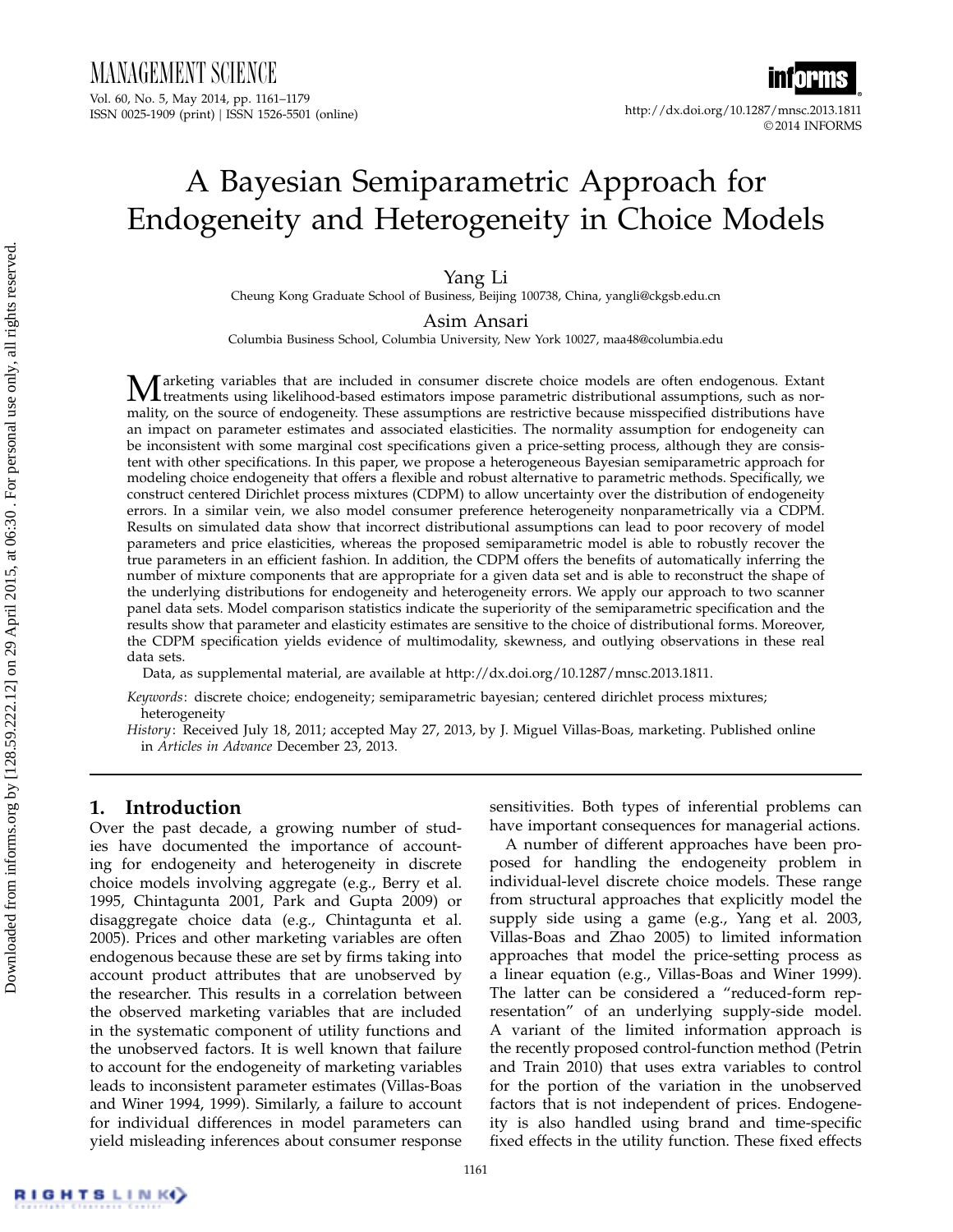represent unobserved attributes of brands that are correlated with prices (Goolsbee and Petrin 2004, Chintagunta et al. 2005). A number of estimation methods have been used in dealing with the endogeneity problem. These include generalized method of moments (GMM), maximum likelihood estimation, fixed-effects, and two-step approaches as well as Bayesian methods (Chintagunta et al. 2005, Yang et al. 2003, Rossi et al. 2005, Kuksov and Villas-Boas 2008).

In this paper, we investigate how inferences about model parameters and price elasticities in individuallevel discrete choice models are sensitive to the distributional assumptions about endogeneity and heterogeneity errors. We study whether misspecification of these distributional forms matters and propose a heterogeneous Bayesian semiparametric approach for simultaneously modeling endogeneity and heterogeneity. Our approach is based on centered Dirichlet process mixtures (Yang and Dunson 2010), which allow uncertainty about the distributional forms. We show that assumptions about the joint distribution of the brand and time-specific constants and the residuals in the pricing equation can have a significant impact on the estimates of utility parameters and price elasticities.

Previous researchers have been either agnostic about the distributional forms for the unobserved variables, as in a GMM approach, or have assumed normally distributed unobserved variables (Villas-Boas and Winer 1999, Yang et al. 2003, Chintagunta et al. 2005). Assuming a parametric distribution leads to efficiency gains when the true distribution is used but may distort inferences otherwise. Villas-Boas (2007) and Park and Gupta (2009) point out that such an assumption of normality could be inconsistent with some marginal cost function specifications given a price-setting process, while being consistent with others. Methods based on the GMM are inherently more robust but can be less efficient than likelihood-based approaches. Here, we show how using a nonparametric Bayesian framework gives the benefits of robustness and enhanced efficiency when compared with parametric models with misspecified distributions.

Our nonparametric approach is related to that of Conley et al. (2008), who use Dirichlet process mixtures for instrumental variable estimation in linear models. We use centered Dirichlet process mixtures (CDPM) instead because identification restrictions are needed on the nonparametric distributions in the context of discrete choice models. We show how the CDPM can be used in the context of discrete choice models within a data-augmentation framework. Our approach for handling endogeneity can be considered a robust extension of the control-function method because it nonparametrically determines the appropriate control function to use in a given situation.

In addition, it allows a single-step estimation procedure without the need for additional procedures to calculate the uncertainty in parameter estimates.

We also use the CDPM approach to model heterogeneity in our framework. Heterogeneity is typically handled in discrete choice settings using latent class models, or via parametric distributions such as the multivariate normal or a finite mixture of normal distributions (Geweke and Keane 1999, 2001; Rossi et al. 2005). Researchers have also used the Dirichlet process (Ansari and Mela 2003, Ansari and Iyengar 2006, Kim et al. 2004) to accommodate discrete representations of heterogeneity in choice models. Recently, Burda et al. (2008) use Dirichlet process mixtures to nonparametrically specify a continuous distribution of heterogeneity. However, none of the above papers have simultaneously considered the endogeneity problem. Our CDPM approach to modeling heterogeneity can be regarded as a nonparametric extension of the finite mixture of the normals approach in that the CDPM uses a countably infinite mixture of normals, but it automatically infers the number of mixture components that are appropriate for a given data set while taking into account this additional source of uncertainty. Our approach is capable of flexibly accommodating situations that may be characterized by multimodality, skewness, outlying observations, and misspecification of functional form for the utilities without having to build specific models for each situation. In addition to the above benefits, Bayesian methods allow the incorporation of prior information, when available, and are an inherently small sample in nature. In contrast, the small sample properties of other estimation procedures such as the GMM are not well understood in such complex contexts.

By applying our methods to both simulated and scanner panel data sets, we show that distributional assumptions about endogeneity errors impact parameter inference and price elasticity estimates significantly. Our simulations show that the CDPM approach is capable of recovering the true parameters and price elasticities under many different assumptions for the endogeneity and heterogeneity distributions. Specifically, we show that when the true distribution is a normal, the CDPM is capable of mimicking the normal with some loss in efficiency compared with the true parametric model. In contrast, we find that a parametric model based on multivariate normal distributions does a poor job in recovering the parameter estimates and price elasticities when the errors come from nonnormal distributions that are multimodal, skewed, or heavy tailed. We apply our model to two scanner panel data sets involving household cleaner and shampoo categories. We find that parameter estimates are sensitive to the choice of distributional forms and that the CDPM yields evidence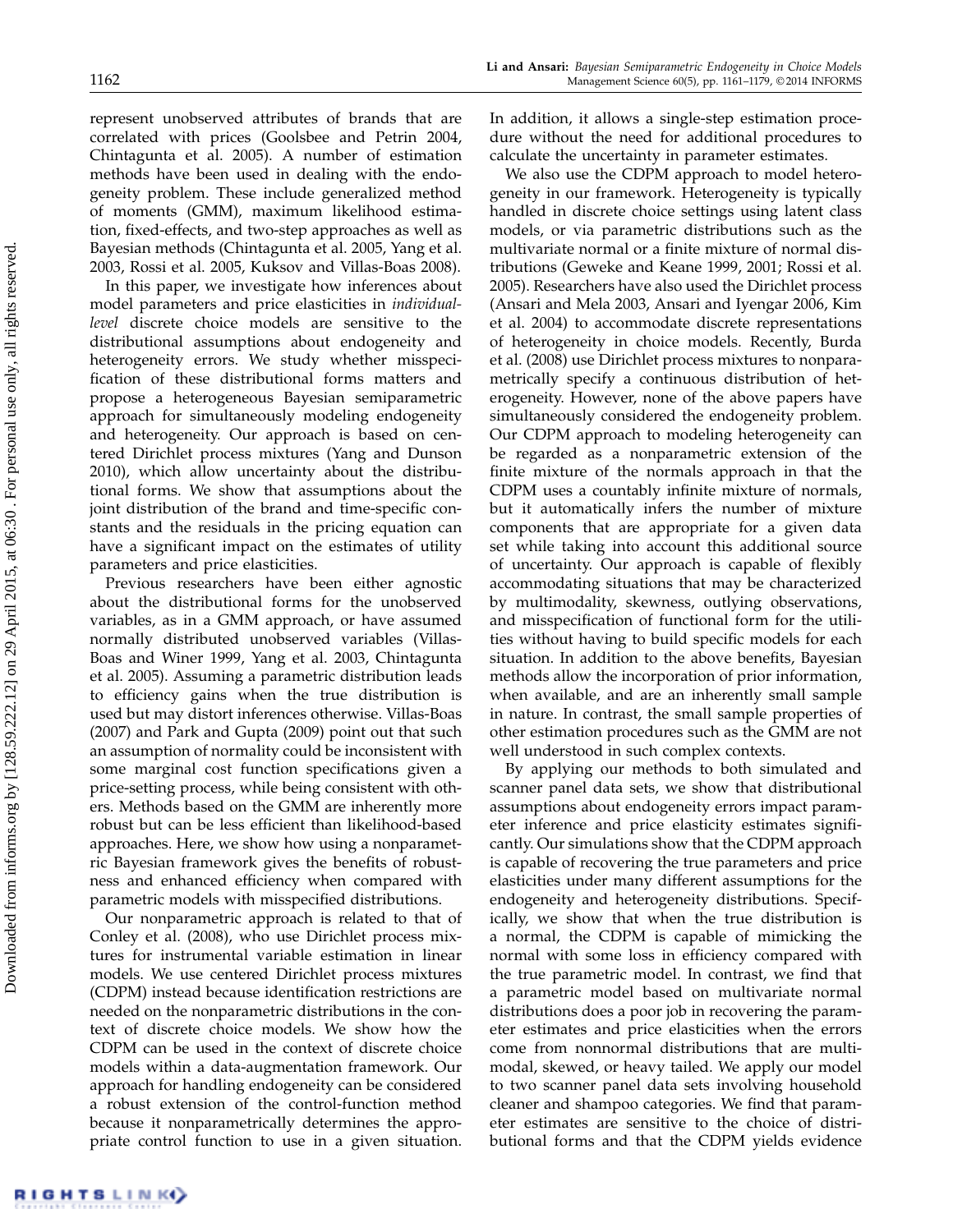of multimodality, skewness, and outlying observations. Model comparison statistics based on the widely applicable information criterion (WAIC; Watanabe 2010) and the deviance information criterion (DIC; Spiegelhalter et al. 2002) also indicate the superiority of the CDPM specification.

The rest of this paper is organized as follows. Section 2 introduces our modeling framework and presents the Dirichlet process and centered Dirichlet process mixtures. Section 3 describes our simulation and reports the results. Section 4 details the application and discusses the results obtained from applying alternative models on the two panel data sets. Section 5 concludes the paper with a discussion of its limitations and highlights areas of future research. All other details of the analysis are located in the appendices.

# 2. Model

In this section, we describe our semiparametric approach for handling endogeneity and heterogeneity in a discrete choice setting. As in the literature, we follow a random utility framework (Guadagni and Little 1983). We assume that on any given shopping trip (e.g., a store week), consumers choose either a single unit of the brand that gives the highest utility within a product category or an outside option (e.g., decide not to purchase within the category). Let *J* be the number of brands available in the category. The different choice alternatives can then be indexed by  $j = 0, 1, \ldots, J$ , where  $j = 0$  refers to the "outside good," or the no-choice option. Let consumers be indexed by  $i = 1, \ldots, I$ . The choices made by consumer *i* are observed over  $t = 1, \dots T_i$  shopping trips. The utility  $u_{ijt}$  that consumer *i* receives from product  $j$  on trip  $t$  depends on the observed and unobserved attributes of the product and takes the following form:

$$
u_{i0t} = \epsilon_{i0t}, \quad j = 0,
$$
  

$$
u_{ijt} = \mathbf{x}_{jt}'\mathbf{\beta}_i - \alpha_i p_{jt} + \eta_{jt} + \epsilon_{ijt}, \quad j = 1, ..., J.
$$
 (1)

The vector  $x_{it}$  contains nonprice marketing variables such as feature and display activities for brand *j* on trip t as well as brand dummies (i.e., brand-specific intercepts), and  $p_{it}$  represents the price paid for the brand on trip t. The parameter vector  $\boldsymbol{\beta}_i$  represents the consumer's response sensitivities to these marketing variables, and  $\alpha_i$  captures the price sensitivity of the consumer. There are two types of unobserved variables ( $\eta_{it}$  and  $\epsilon_{iit}$ ) in the utility equation for a brand. The demand shock  $\eta_{it}$  is common across all consumers who shop in a store in a given week and represents the average utility that these consumers obtain from the unobserved attributes of product j.

Such unobserved product attributes could include shelf space and shelf location in the store, or the presence of store coupons, for the week in which the trip is made, all of which are unobserved by the researcher. Because some of these unobserved factors could be common across brands, we allow the demand shocks to be correlated across the different brands in a store in a given week. The error  $\epsilon_{ii}$  represents factors that vary independently and identically distributed (i.i.d.) over brands, consumers, and purchase occasions. Assuming these are extreme value results in a logit model, whereas an assumption of normality yields a probit choice model.

The price for each product typically depends on all its attributes, both observed and unobserved. Thus, the prices in the utility equation are correlated with the demand shocks  $\eta_{it}$ . Ignoring these unobserved attributes, therefore, can result in endogeneity bias and inconsistent parameter estimates. Previous researchers have handled this endogeneity problem using either a full information or a limited information approach (e.g., control functions as in Petrin and Train 2010). In the full information approach, the price-setting process for the firms is explicitly modeled using a game-theoretic framework and the actual prices in the data are assumed to be the equilibrium outcome of such a game (Yang et al. 2003, Villas-Boas and Zhao 2005). A number of different pricesetting processes have been explored in the literature, including marginal cost pricing and Nash equilibrium pricing for single and multiproduct firms or retailers (Sudhir 2001). Such an explicit modeling of the pricesetting process can yield efficiency gains if the correct process is used. However, it is unclear whether prices in the market place are indeed the outcome of an equilibrium because managers may not know enough about competition for the typical common knowledge assumptions to be correct. Moreover, even if the prices are from an equilibrium, the actual game is unobservable, and there is always a danger that the price-setting process is misspecified. In such cases, the wrong model of the supply side can potentially contaminate the demand side parameters (Berry 2003, Dubé and Chintagunta 2003). Another concern with such a structural approach is that it is often unclear whether the equilibrium of a particular game being assumed is unique, and this has implications for the use of the structural model to examine the effect of policy changes (Berry et al. 1995).

In contrast, the limited information approach (Villas-Boas and Winer 1999) is agnostic about the price-setting process and can therefore be considered more flexible and robust. In this paper, we follow such an approach and assume that the pricing equations for the J brands can be written as

$$
p_{jt} = \mathbf{z}'_{jt} \mathbf{\gamma}_j + \boldsymbol{\omega}_{jt}, \quad j = 1, \dots, J,
$$
 (2)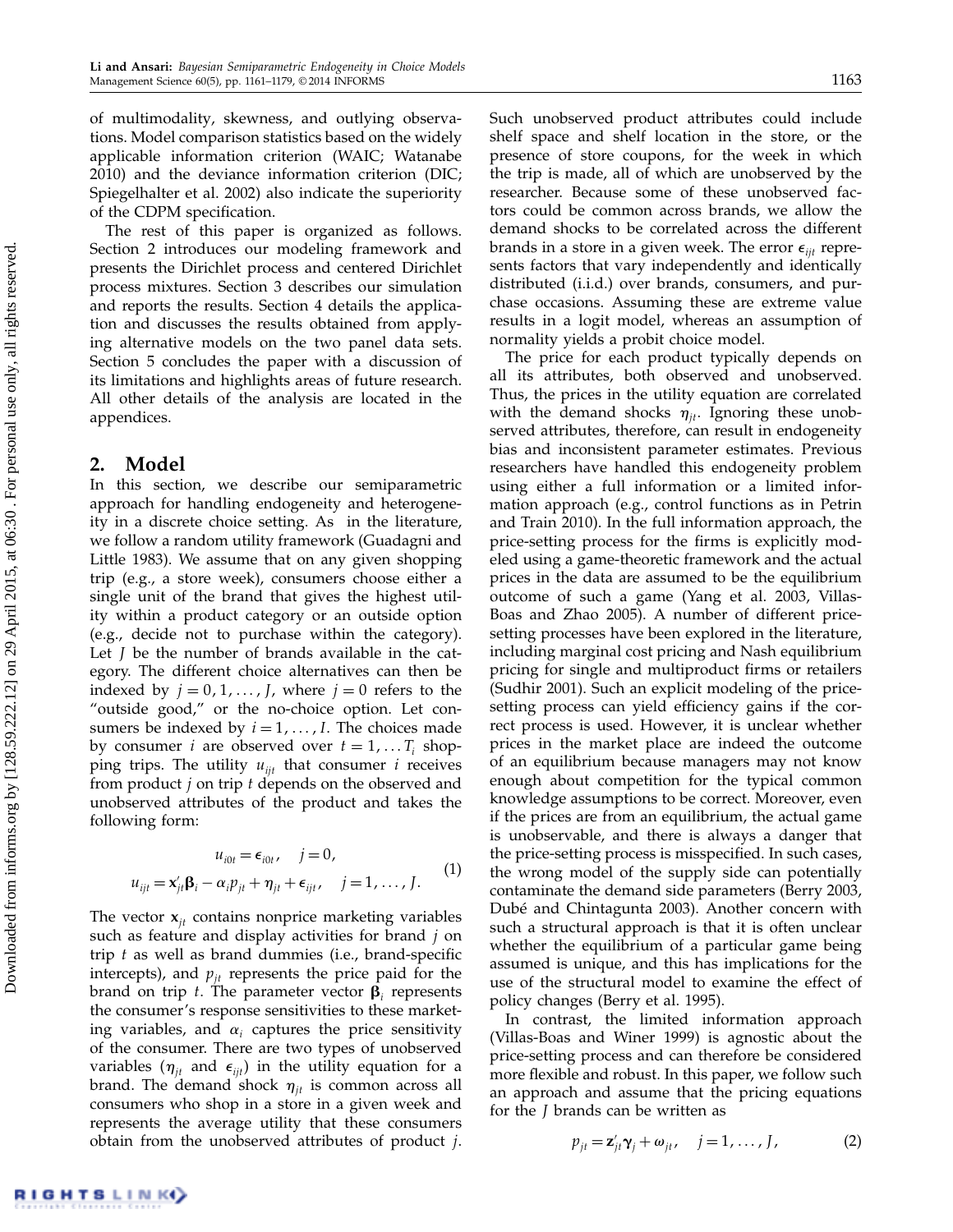where  $z_{it}$  contains an intercept and the instrumental variables that are correlated with the price but are independent of the common demand shock,  $\eta_{it}$ , in the utility specification. The error  $\omega_{it}$  in the pricing equation represents unobserved factors that affect costs. Endogeneity arises if  $\eta_{it}$  and  $\omega_{it}$  are correlated. Given the possible presence of shared unobservables across brands and the equilibrium considerations that the price of one brand may depend on the demand shocks of all brands, we assume that the price shocks  $\omega_{it}$ 's and the demand shocks  $\eta_{it}$ 's are all mutually correlated.

Rivers and Vuong (1988), Ching (2010), and Petrin and Train (2010) present alternative approaches to handling endogeneity that do not require the joint modeling of the demand and price shocks. Ching (2010) allows the demand shocks to directly enter the pricing equation in a linear fashion. Such a specification, however, amounts to assuming a normal joint distribution.<sup>1</sup> Petrin and Train (2010) suggest a twostep procedure in which residuals from the pricing equation are used in the demand model as a control function. This approach requires specifying the functional form for the control function. Our semiparametric approach toward joint modeling of these shocks can be considered a robust extension of the control-function method because it nonparametrically determines the appropriate control function to use in a given situation. Moreover, it offers advantages that stem from joint modeling of the errors when compared with a two-step control-function approach.

We show in this paper that assumptions about the joint distribution of  $\mathbf{\eta}_t = {\eta_{1t}, \dots, \eta_{jt}}$ , and  $\mathbf{\omega}_t =$  $\{\omega_{1t}, \ldots, \omega_{Jt}\}\;$  can impact inferences regarding the other parameters in the utility function. Previous researchers have either used approaches (e.g., based on GMM) that makes no specific assumptions about this joint distribution or have assumed a parametric distribution such as the normal (Villas-Boas and Winer 1999, Park and Gupta 2009, Yang et al. 2003). The GMM approach, although robust to misspecification, can be inefficient in the context of linear instrumental variable models, as has been shown by Conley et al. (2008). The assumption of joint normality, if true, can lead to efficient inference, but otherwise can distort conclusions. The normality assumption can be inconsistent with some price-setting behaviors of firms (Villas-Boas 2007). The presence of outlying observations or the misspecification of the utility function can also result in nonnormal errors. We therefore model this joint distribution flexibly using a Bayesian nonparametric approach. In particular, we assume that

the vector of unobserved variables  $\boldsymbol{\zeta}_t = {\boldsymbol{\eta}_t, \boldsymbol{\omega}_t}$  is distributed according to a centered Dirichlet process mixture.

# 2.1. Centered Dirichlet Process Mixtures for Endogeneity

We assume that the  $\zeta_t$ 's are independently drawn from an unknown continuous distribution that is centered at zero. Note that the systematic component of the utility includes brand-specific intercepts to capture the mean attraction of each choice alternative. These brand intercepts are substantively important in brand choice contexts (e.g., research involving brand equity), and researchers are also often interested in characterizing the heterogeneity in brand intercepts for purposes of preference segmentation. Hence, they cannot be treated as nuisance parameters that are integrated out of the analysis. Given their inclusion in the systematic part of the utility, the unobserved component  $\zeta_t$  needs to have an expectation of zero.

We model the distribution for  $\zeta_t$  as a mean mixture of normals  $N(\boldsymbol{v}_t, \boldsymbol{\Omega})$ , with the mixing distribution over the means  $v_t$  being an unknown distribution  $G_t$ , which is common for all brands. We let the prior for this mixing distribution be a centered Dirichlet process  $CDP(G_0, \kappa)$ , with concentration parameter  $\kappa$  and base distribution  $G_0$ . This gives the following hierarchy for the distribution of the  $\zeta_i$ 's:

$$
\zeta_t \sim N(\nu_t, \Omega),
$$
  
\n
$$
\nu_t \sim G,
$$
  
\n
$$
G \sim \text{CDF}(G_0, \kappa).
$$
\n(3)

The covariance matrix  $\Omega$  and the concentration parameter  $\kappa$  are given priors at a higher level. The centered Dirichlet process (Yang and Dunson 2010) is a generalization of the Dirichlet process (DP) introduced by Ferguson (1973). We now briefly review the basic properties of these processes.

2.1.1. Dirichlet Processes and Dirichlet Process Mixtures. In Bayesian nonparametrics, the Dirichlet process is used to model the uncertainty about the functional form of an unknown distribution G and can thus be considered a distribution over distributions. A Dirichlet process prior for G is determined by two parameters: a base distribution function  $G_0$  that sets the location of the Dirichlet process prior and a positive concentration parameter  $\kappa$ . Realizations from the Dirichlet process are discrete with probability one, which implies that the resulting  $\boldsymbol{v}_t$  that draws from  $G$ will be grouped into clusters. The discrete nature of the DP can be made precise by looking at its constructive definition via the stick-breaking representation

 $1$  Ching (2010) suggests a general polynomial of demand shocks to approximate the pricing policy function but uses a linear specification because of data limitations.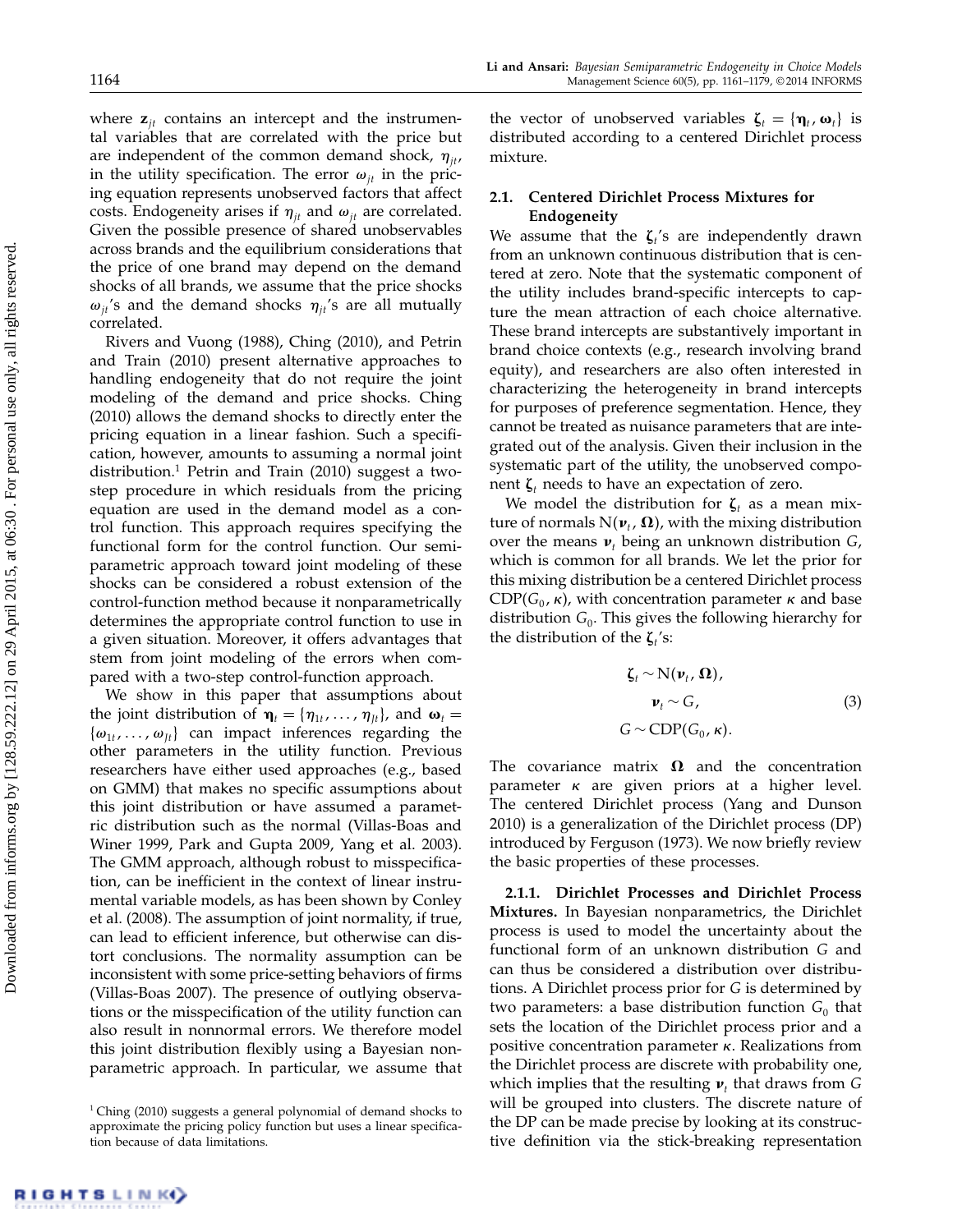because of Sethuraman (1994). According to this definition,  $G \sim \mathrm{DP}(G_0, \kappa)$  implies that

$$
G = \sum_{h=1}^{\infty} \pi_h \delta_{\theta_h},
$$
  
\n
$$
\pi_h = V_h \prod_{l < h} (1 - V_l), \quad V_h \sim \text{Beta}(1, \kappa), \ \theta_h \stackrel{\text{iid}}{\sim} G_0,
$$
\n
$$
(4)
$$

where  $\delta_{\theta_h}$  denotes a discrete measure concentrated at random atom  $\theta_h$ ,  $h = 1, ..., \infty$ ; and  $V_h$  is an infinite sequence of stick-breaking probabilities (see Figure 1(a)). The construction of the probabilities  $\pi_h$ (i.e., the weights for the atoms) can be understood using the following metaphor of breaking a stick into successive segments. Starting with a stick of length one, the first break is at  $\pi_1 = V_1$ . The remaining portion  $1 - V_1$  is then recursively broken to obtain  $\pi_2 =$  $(1 - V_1)V_2$ ,  $\pi_3 = (1 - V_1)(1 - V_2)V_3$ , and so on. Such a representation ensures that the infinite sum of the weights converges to one (see Figure 1(b)). The concentration parameter  $\kappa$  measures the strength of belief in the prior guess  $G_0$ . Larger values of  $\kappa$  generate smaller values of the stick-breaking probabilities,  $V_{h}$ , resulting in a sampled distribution G that mimics the base distribution  $G_0$ . In contrast, for small values of  $\kappa$ , the sampled G is likely to place most of its mass on a few atoms.

Inferences in DP models can use either a Polya-urn representation of the DP (Blackwell and MacQueen





1973, Ansari and Mela 2003, Ansari and Iyengar 2006, Conley et al. 2008) or the stick-breaking one. We choose the latter because it allows a straightforward implementation of the centering restriction using a truncation approximation.

Because the realizations of the DP are discrete in nature, and the unobserved variables in the utility and pricing equations are best considered to be continuous, one can mix the DP with a continuous distribution such as the normal to yield a countably infinite mixture of normals. Any smooth density can then be accurately approximated using such a Dirichlet process mixture (DPM; Antoniak 1974). However, we need a continuous distribution that is centered at zero to model the variability in  $\zeta_t$ . This cannot be ensured by merely choosing the base distribution  $G_0$ to have a zero mean. In such a case, the prior expectation of the mean of G is zero, but the posterior expectation of the mean of G can differ significantly from this prior expectation and can bias inferences about the utility parameters and price elasticities. Hence, we use centered Dirichlet process mixtures to enforce this identification constraint.

2.1.2. Centered Dirichlet Process Mixtures. We follow Yang et al. (2010) and specify a CDPM distribution for the endogeneity errors as follows:<sup>2</sup>

$$
\zeta_t \sim N(\nu_t, \Omega),
$$
  
\n
$$
\nu_t \sim G,
$$
  
\n
$$
G = \sum_{h=1}^{\infty} V_h^E \prod_{l < h} (1 - V_l^E) \delta_{\theta_h},
$$
  
\n
$$
\theta_h = \theta_h^* - \psi_G^*,
$$
  
\n
$$
\theta_h^* \sim G_0, \quad V_h^E \sim \text{Beta}(1, \kappa^E),
$$
\n(5)

where  $G_0$  is a multivariate normal distribution with specified mean and variance. Our choice of a normal distribution for  $G_0$  yields computational advantages because of conjugacy and allows us to nonparametrically deviate from the normal, which is a common choice for parametric models.

In the above,  $\psi_G^*$  is the unconstrained mean under the DP( $G_0$ ,  $\kappa$ ) prior. The mean  $\psi_G^*$  and the variance  $\Sigma^*_{\mathcal{G}}$  of the DP prior can be written as

$$
\Psi_G^* = \sum_{h=1}^{\infty} V_h^E \prod_{l < h} (1 - V_l^E) \Theta_h^*,
$$
\n
$$
\Sigma_G^* = \sum_{h=1}^{\infty} V_h^E \prod_{l < h} (1 - V_l^E) (\Theta_h^* - \Psi_G^*) (\Theta_h^* - \Psi_G^*)'.
$$
\n(6)

The above construction implies that the induced mixture of normal distributions has a mean equal to

 $2$  In the rest of this paper, we use superscript  $*$  to denote parameters from unconstrained Dirichlet processes.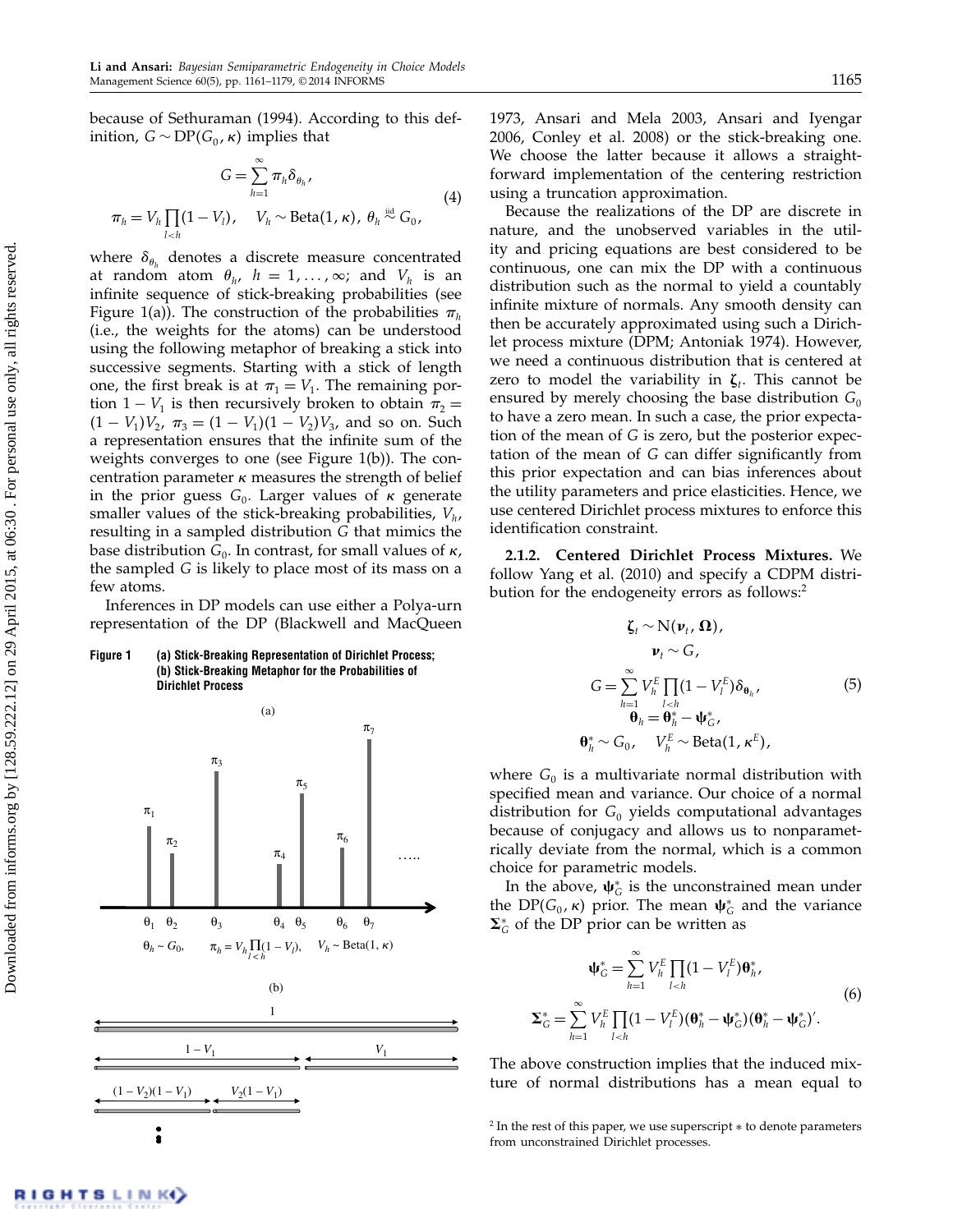$E(\zeta_t | G) = 0$  and a variance  $V(\zeta_t | G) = \Sigma_G^* + \Omega$ , thus yielding a flexible prior that respects the identification constraint.

This completes our discussion of endogeneity priors. We now move to a discussion of consumer heterogeneity.

# 2.2. Centered Dirichlet Process Mixtures for Heterogeneity

Consumers are heterogeneous in their price sensitivities  $\alpha_i$  and other response parameters  $\beta_i$ . Incorporating such consumer heterogeneity is crucial for accurate parameter inference, substantive concerns, and targeting. There is a vast literature in marketing on different ways of modeling unobserved heterogeneity. Previous researchers have used finite mixtures (i.e., latent class), normal distributions, and finite mixtures of normals to model the variation in the individual-level parameters. Of these, the finite mixture of normals approach yields the greatest flexibility in modeling heterogeneity because it allows for multimodality, which may be important if different segments exist in the market place. However, it has the disadvantage that one needs to separately determine the number of components of the mixture. In contrast, when CDPM distributions are used, the number of components are automatically determined based on the data.

To model heterogeneity, we begin by rewriting the utility function in Equation (1). The utility function can be written as a sum of two components. The first component is a composite of factors that vary across products and time but do not vary across consumers, whereas the second component includes quantities that vary across consumers. Thus, we have

$$
u_{ijt} = [\mathbf{x}_{jt}'\bar{\mathbf{\beta}} - \bar{\alpha}p_{jt} + \eta_{jt}] + \mathbf{w}_{jt}'\mathbf{\lambda}_i + \epsilon_{ijt},
$$
 (7)

where  $\mathbf{w}'_{jt} = (\mathbf{x}'_{jt}, -p_{jt})$ . In the above equation,  $\bar{\mathbf{\beta}}$  and  $\bar{\alpha}$  are population means and represent the aggregate response tendencies in the population. Denoting the term in square brackets that does not vary across consumers as  $\mu_{jt}$ , we can rewrite the utility function as

$$
u_{ijt} = \mu_{jt} + \mathbf{w}'_{jt}\mathbf{\lambda}_i + \epsilon_{ijt}.
$$
 (8)

Because the variables in  $w_{it}$  are also included as part of  $\mu_{ii}$ , the individual coefficients  $\lambda_i$  are constrained to have a zero mean for identification. Analogous to our treatment of endogeneity, we flexibly model the heterogeneity using a CDPM of the following form:

$$
\lambda_i \sim N(\boldsymbol{\varpi}_i, \boldsymbol{\Lambda}),
$$
  
\n
$$
\boldsymbol{\varpi}_i \sim F,
$$
  
\n
$$
F = \sum_{h=1}^{\infty} V_h^H \prod_{l < h} (1 - V_l^H) \delta_{\boldsymbol{\vartheta}_h},
$$
  
\n
$$
\boldsymbol{\vartheta}_h = \boldsymbol{\vartheta}_h^* - \boldsymbol{\psi}_r^*,
$$
  
\n
$$
\boldsymbol{\vartheta}_h^* \sim F_0, \quad V_h^H \sim \text{Beta}(1, \kappa^H),
$$
\n(9)

where  $F_0$  is a multivariate normal distribution with specified mean and variance. As before,  $\psi^*_{F}$  is the unconstrained mean of the corresponding Dirichlet process, and  $\Lambda$  is the covariance matrix that is estimated from the data.

# 2.3. Full Model

Bringing together the endogeneity and heterogeneity submodels, i.e., Equations (5) and (9), respectively, our modeling framework can be succinctly represented as follows:

$$
u_{ijt} = \mu_{jt} + \mathbf{w}_{jt}' \mathbf{\lambda}_i + \epsilon_{ijt},
$$
  
\n
$$
\mathbf{\mu}_t = \mathbf{x}_t \bar{\mathbf{\beta}} - \bar{\alpha} \mathbf{p}_t + \mathbf{\eta}_t,
$$
  
\n
$$
\mathbf{p}_t = \mathbf{z}_t \mathbf{\gamma} + \mathbf{\omega}_t,
$$
  
\n
$$
\zeta_t \sim \text{CDPM}(G_0, \kappa^E),
$$
  
\n
$$
\mathbf{\lambda}_i \sim \text{CDPM}(F_0, \kappa^H),
$$
  
\n
$$
d = \text{supp}(\mathbf{x}_t, \kappa^H).
$$
\n(10)

 $\epsilon_{ijt} \stackrel{iid}{\sim}$  normal or extreme value.

Estimation proceeds via Markov chain Monte Carlo (MCMC) methods based on data augmentation of the utility  $u_{ii}$  and the mean utility  $\mu_{it}$  as well as a truncation approximation of the CDPM such that the resulting full conditional distributions are all available in closed form. The full conditional distributions used in our MCMC scheme are provided in Appendix A, §A.1.

Inferences about parameters and the number of components in Dirichlet process mixtures depend to some extent on the prior for  $\kappa$  and the choice of the base distribution  $G_0$ . In particular, the number of clusters could depend on the variance of the base measure. In practice, data are standardized before analysis and the base distribution is chosen to have close to unit variance. Unlike most applications in statistics, we use large data sets in our applications and thus inferences are mostly driven by the information contained in the likelihood. In the rest of this paper, we will employ the probit framework for the utilities. The logit can also be applied with appropriate modifications to our estimation scheme. We use the MCMC draws in tandem with the Geweke-Hajivassiliou-Keane (GHK) algorithm (Geweke 1989, Hajivassiliou and McFadden 1998, Keane 1994) to compute price elasticities and model comparison statistics WAIC and DIC. Details regarding these statistics are reported in Appendix A, §A.2.

# 3. Simulated Data

In this section, we apply simulated data to study the suitability of modeling the distributions of choice endogeneity and individual heterogeneity using CDPM. We demonstrate that the proposed model is able to properly recover the utility parameters and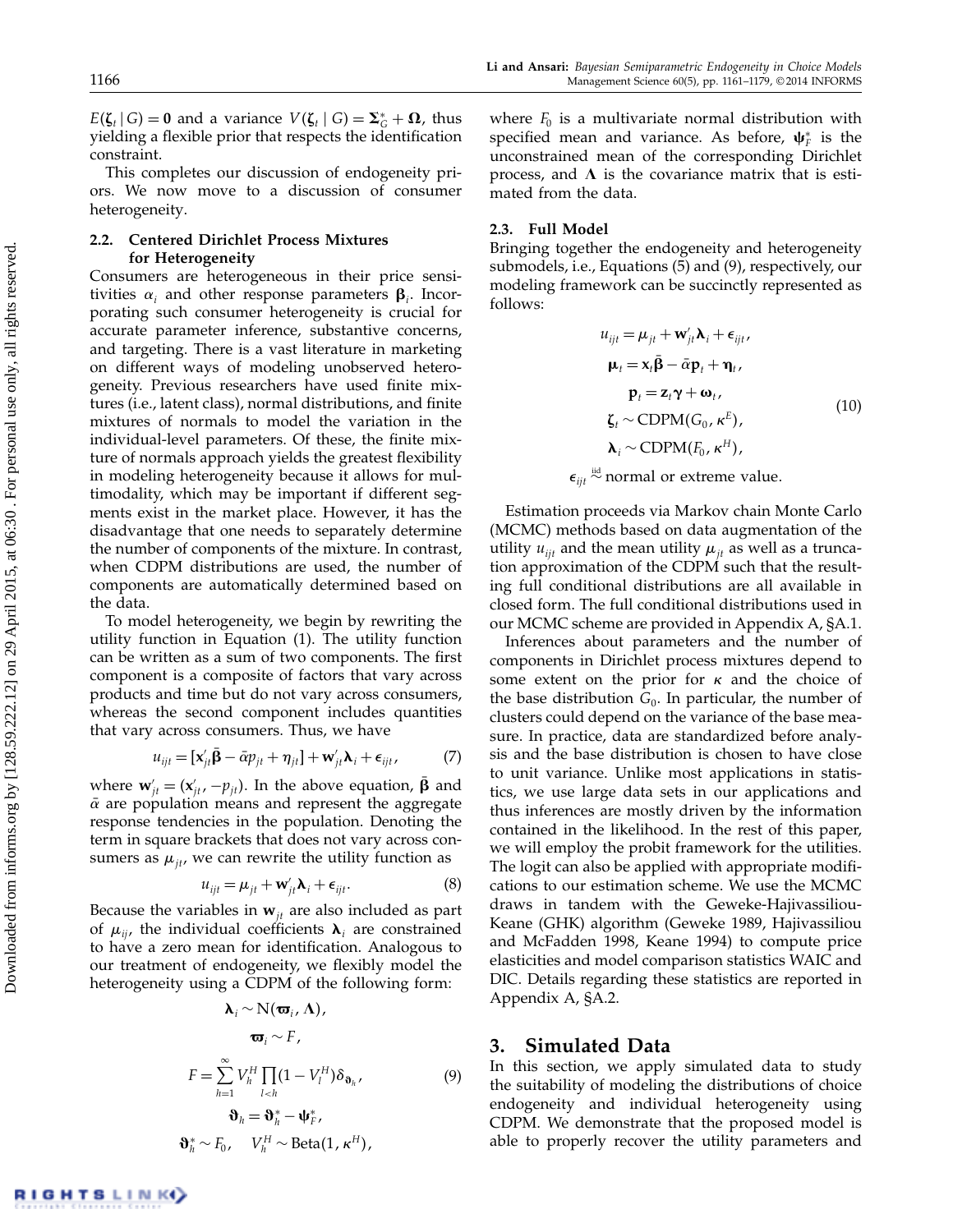price elasticities irrespective of the underlying distributions for the errors. We show that when the actual endogeneity and heterogeneity errors are normally distributed, our approach recovers preference parameters with some loss in efficiency. More importantly, we illustrate that when the normality assumption is violated and the data come from multimodal, skewed, or heavy-tailed distributions only models based on the CDPM are able to recover the true parameters and elasticities accurately. In such instances, models that assume normal distributions for endogeneity and heterogeneity errors yield incorrect estimates of the utility parameters and price elasticities. For the simulation study, we mainly focus on inferences when data come from multimodal distributions. However, we also report briefly, in the end of this section, on the performance of our model applied on data coming from unimodal, but skewed and heavy-tailed distributions. We now describe our simulated data.

# 3.1. Simulated Multimodal Data

We simulate four different data sets with varying distributional assumptions on the endogeneity and heterogeneity errors according to a  $2 \times 2$  design involving two factors.

• The first design factor varies the distribution of choice endogeneity. That is, we simulate the endogeneity errors  $\boldsymbol{\zeta}_t = {\boldsymbol{\eta}_t, \boldsymbol{\omega}_t}$  from either a single multivariate normal distribution or from a mixture of seven multivariate normal distributions. In the latter case, we choose the weights, means, and covariance matrices of the component distributions to ensure a multimodal distribution that is centered at zero.

• The second design factor varies the heterogeneity distribution that characterizes the differences in the individual-level utility parameters. Analogous to the first factor, we assume that the person-specific coefficients,  $\mathbf{\lambda}_i$ 's, come from either a single multivariate normal distribution or from a mixture of seven multivariate normal distributions.

Note that we deliberately refrain from using a Dirichlet process mixture for generating the endogeneity and heterogeneity errors because our interest is in showing how the CDPM framework can flexibly handle a variety of data sets that are not directly based on it. The resulting data sets are as follows:

• D1: This uses normal endogeneity and heterogeneity components.

• D2: This uses the mixture distribution for endogeneity but the normal distribution for heterogeneity.

• D3: This uses normal endogeneity and the mixture distribution for heterogeneity.

• D4: This uses mixture distributions for both the endogeneity errors and heterogeneity coefficients.

We use the same sample size for all four simulated data sets with  $I = 300$  individuals,  $T = 400$  trips, and two alternative brands  $J = 2$  plus an outside

good on each choice occasion. We assume that the vector  $x_t$  contains the two brand constants and a single brand-specific exogenous variable (e.g., promotion). In addition, we assume a single brandspecific endogenous variable (e.g., price). The "prices" are generated according to Equation (2). The exogenous variable and the "instruments"  $z_t$  in the price equations are assumed to be uniformly distributed independently across brands and observations. The brand-specific intercepts and the price and promotion coefficients are allowed to be heterogeneous across individuals. The true values for all utility and distributional parameters for generating the four data sets are reported in Appendix B.

# 3.2. Models

We estimate four models on each of the simulated data sets. The models are as follows:

• M1: In this model, we use multivariate normal distributions for both endogeneity and heterogeneity errors. This serves as a benchmark model, which our other models can be compared with to assess the gains from a semiparametric approach.

• M2: In this model, we use a multivariate normal distribution to capture heterogeneity but allow the endogeneity errors to follow a CDPM. A comparison of M2 with M1 can reveal the benefits of a nonparametric specification for the endogeneity distribution.

• M3: Here, we specify the endogeneity distribution to be multivariate normal but assume that the heterogeneity distribution is a CDPM.

• M4: In the last model, we assume two different CDPM specifications for the endogeneity and heterogeneity errors. Thus, M4 is the full model that we consider in this paper.

Details about the priors for the four models can be found in Appendix A, §A.1. We now discuss the estimation results for each of the four data sets.

# 3.3. Results

The results for all 16 model runs are based on 50,000 MCMC draws after discarding an initial set of 50,000 burn-in draws. Convergence is assessed by monitoring the trace plots of the model parameters.

3.3.1. D1: Normal Endogeneity and Normal Heterogeneity. Table 1 reports the posterior mean of the utility parameters, the price elasticities, and their posterior standard deviations for the four models when applied to D1. In addition, the table also contains the estimates of the concentration parameters of the endogeneity and heterogeneity CDPM distributions for models M2, M3, and M4. Comparing the posterior means across models, we can conclude that all four models recover well the true parameters and elasticities. However, the standard deviations for the utility parameters in models that involve the CDPM are somewhat higher than those from M1. This loss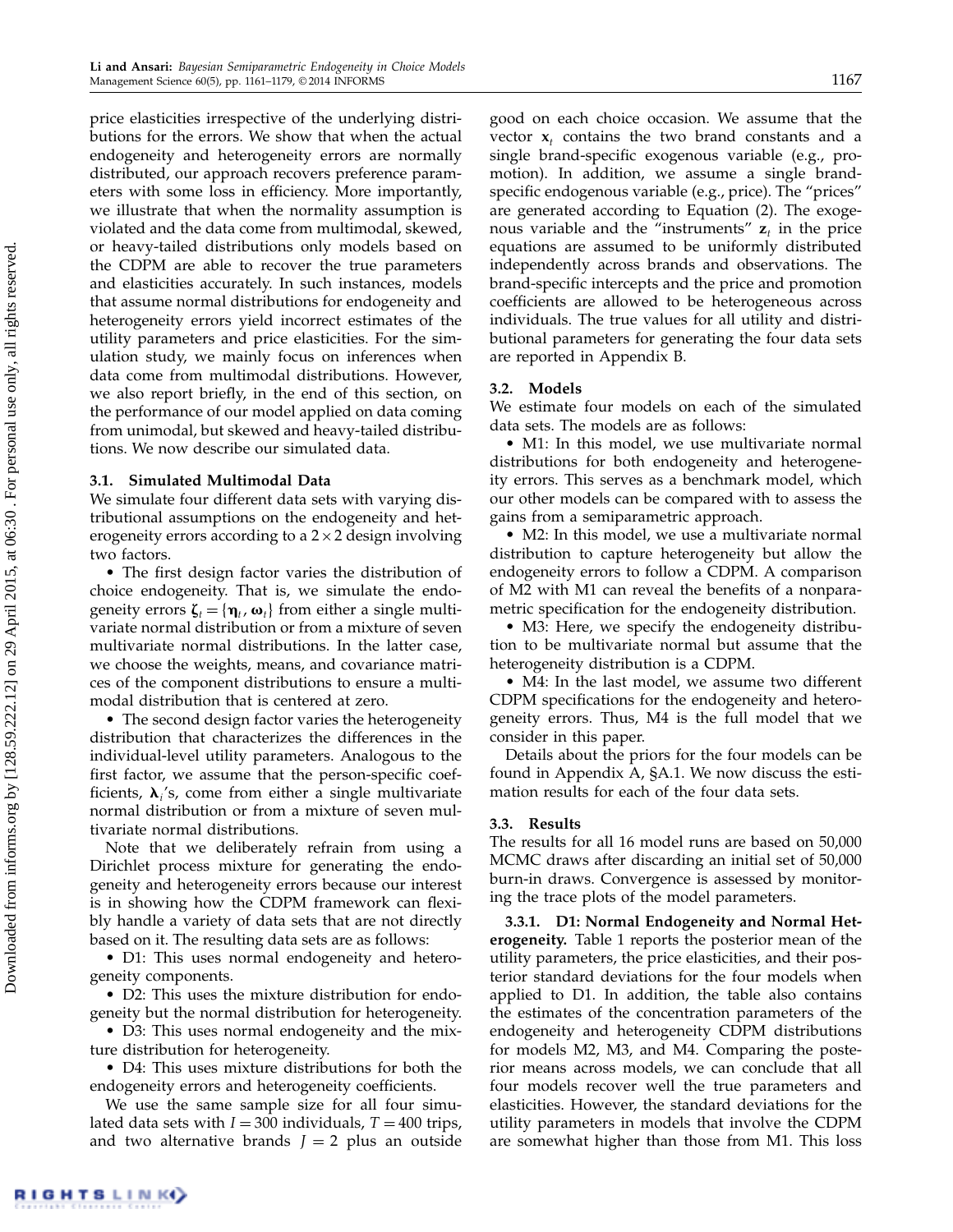|                       |          | M1       |       | M <sub>2</sub> |       | M3       |       | M4       |       |
|-----------------------|----------|----------|-------|----------------|-------|----------|-------|----------|-------|
| Parameter             | Truth    | Est.     | Std.  | Est.           | Std.  | Est.     | Std.  | Est.     | Std.  |
| Intercept 1           | 1.3      | 1.325    | 0.060 | 1.328          | 0.179 | 1.326    | 0.102 | 1.328    | 0.177 |
| Intercept 2           | 0.8      | 0.839    | 0.061 | 0.856          | 0.182 | 0.863    | 0.103 | 0.857    | 0.184 |
| Promotion             | 0.7      | 0.628    | 0.031 | 0.652          | 0.036 | 0.653    | 0.058 | 0.650    | 0.050 |
| Price                 | 1.1      | 1.100    | 0.032 | 1.110          | 0.041 | 1.108    | 0.057 | 1.110    | 0.042 |
| $\kappa^E$            |          |          |       | 22.211         | 1.965 |          |       | 22.237   | 1.974 |
| $\kappa$ <sup>H</sup> |          |          |       |                |       | 17.905   | 1.698 | 17.903   | 1.730 |
| e11                   | $-1.130$ | $-1.131$ | 0.037 | $-1.132$       | 0.035 | $-1.130$ | 0.043 | $-1.133$ | 0.037 |
| e12                   | 0.616    | 0.621    | 0.022 | 0.622          | 0.023 | 0.621    | 0.029 | 0.621    | 0.024 |
| e21                   | 0.365    | 0.372    | 0.011 | 0.372          | 0.011 | 0.371    | 0.013 | 0.372    | 0.012 |
| e22                   | $-1.549$ | $-1.557$ | 0.045 | $-1.558$       | 0.045 | $-1.556$ | 0.055 | $-1.557$ | 0.048 |
| <b>WAIC</b>           |          | 2.827    |       | 3.151          |       | 2.830    |       | 3.293    |       |
| <b>DIC</b>            |          | 2.804    |       | 3.290          |       | 2.807    |       | 3.341    |       |

Table 1 MCMC Estimation Results for D1

in efficiency is not surprising given that the actual data come from normal distributions. However, the differences in standard deviations are small enough, particularly for the elasticities, that the qualitative conclusions based on the models remain unaffected. Finally, we see that both the WAIC and the DIC statistics are the lowest for model M1 and thus point toward the correct model.

We can also assess how well the full model M4 recovers the unimodal nature of the heterogeneity and endogeneity distributions. As an example, Figure 2 shows the actual distribution as well as the posterior predictive distribution for endogeneity errors associated with the price equations for brands 1 and 2. It is clear from the figure that the CDPM specification is able to recover the unimodal nature of the true distribution. The recovery is similar for the other endogeneity components as well as for the multivariate distribution of the heterogeneity errors.

3.3.2. D2: Mixture Endogeneity and Normal Heterogeneity. Table 2 reports the posterior mean and standard deviations of the parameters and the

elasticities for the four models on D2. Recall that, in this data set, the actual endogeneity errors follow a mixture of seven normal distributions. In M1 and M3, the endogeneity component assumes a normal distribution and is therefore misspecified. We see that the posterior means for the parameters in these models differ significantly from the true values. This difference is particularly pronounced for the brand intercepts. In contrast, M2 and M4 yield estimates that are close to the truth. This is because the CDPM specification for the endogeneity component in these models is able to mimic the true finite mixture of normals distribution. It is also interesting to note that model M3 is unable to recover the true parameters despite its flexible handling of heterogeneity using the CDPM. Thus, flexibility in the heterogeneity component is not sufficient to account for misspecification in the endogeneity component. We can see from the table that the posterior standard deviations, particularly for the endogenous price variable, are also inflated for models M1 and M3 when compared with those for M2 and M4. Focusing on the elasticities, we see that M2 and M4 are not only better at recovering the

Figure 2 Actual Distribution of the Endogeneity Errors of D1 (Left) and the Posterior Predictive Distribution of M4 (Right)

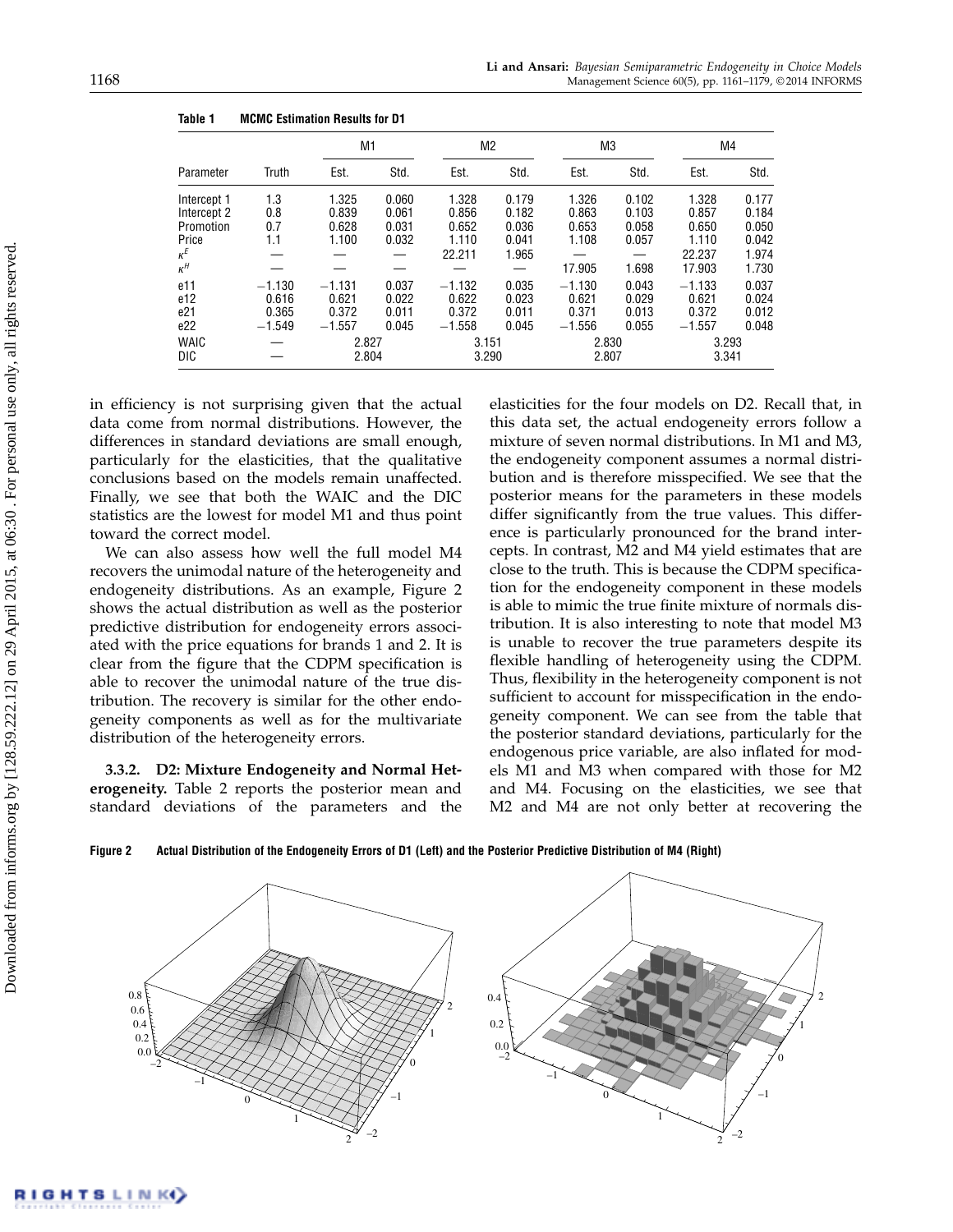|                       |          | M <sub>1</sub> |       | M <sub>2</sub> |       | M3       |       | M4       |       |
|-----------------------|----------|----------------|-------|----------------|-------|----------|-------|----------|-------|
| Parameter             | Truth    | Est.           | Std.  | Est.           | Std.  | Est.     | Std.  | Est.     | Std.  |
| Intercept 1           | 1.3      | 1.543          | 0.291 | 1.206          | 0.248 | 1.674    | 0.326 | 1.426    | 0.286 |
| Intercept 2           | 0.8      | 1.826          | 0.349 | 0.818          | 0.244 | 1.986    | 0.398 | 0.802    | 0.282 |
| Promotion             | 0.7      | 0.626          | 0.148 | 0.768          | 0.048 | 0.623    | 0.152 | 0.768    | 0.053 |
| Price                 | 1.1      | 1.174          | 0.146 | 1.076          | 0.046 | 1.273    | 0.188 | 1.026    | 0.051 |
| $\kappa^E$            |          |                |       | 6.217          | 1.215 |          |       | 8.661    | 1.495 |
| $\kappa$ <sup>H</sup> |          |                |       |                |       | 2.240    | 0.704 | 2.512    | 0.757 |
| e11                   | $-0.273$ | $-0.292$       | 0.037 | $-0.258$       | 0.012 | $-0.317$ | 0.047 | $-0.256$ | 0.013 |
| e12                   | 0.102    | 0.111          | 0.014 | 0.099          | 0.005 | 0.120    | 0.018 | 0.098    | 0.006 |
| e21                   | 0.083    | 0.089          | 0.009 | 0.079          | 0.003 | 0.095    | 0.011 | 0.079    | 0.004 |
| e22                   | $-0.369$ | $-0.393$       | 0.043 | $-0.350$       | 0.014 | $-0.420$ | 0.054 | $-0.347$ | 0.016 |
| <b>WAIC</b>           |          | 2.557          |       | 2.108          |       | 2.304    |       | 2.342    |       |
| <b>DIC</b>            |          | 2.439          |       | 2.219          |       | 2.321    |       | 2.237    |       |

| <b>MCMC Estimation Results for D2</b><br>Table 2 |
|--------------------------------------------------|
|--------------------------------------------------|

elasticities but do so efficiently, given the smaller standard deviations. We also find that the WAIC and DIC statistics are the lowest for the correct model (M2). These results clearly indicate that flexibility in modeling endogeneity is important to avoid the possibility of misleading results.

3.3.3. D3: Normal Endogeneity and Mixture Heterogeneity. Table 3 reports the results for the four models on D3. We find that all four models do a reasonably good job in recovering the true utility parameters and price elasticities. In addition, we can see that the posterior standard deviations are also comparable across the model. Recall that, in this data set, the heterogeneity coefficients come from a mixture of normal distributions, whereas the endogeneity errors are distributed normal. The good performance of models M1 and M2 (both models use a parametric multivariate normal distribution for the heterogeneity component) indicates that inferences regarding the utility parameters are not overly sensitive to the misspecification of the heterogeneity distribution.

An examination of the recovery of the endogeneity and heterogeneity distributions (figures are not included for brevity) reveals that models M3 and M4

recover the exact shape of the seven-normal mixture distribution for the heterogeneity, whereas model M1 is unable to do so. Thus, to the extent that uncovering the pattern of individual differences is important for managerial actions (e.g., segmentation), it is still preferable to use the semiparametric specification.

3.3.4. D4: Mixture Endogeneity and Mixture Heterogeneity. Table 4 reports the results for the four models on D4. It is clear from the table that models M1 and M3, which assume a parametric distribution for the endogeneity errors, do a poor job of recovering the true parameters as well as the price elasticities. Moreover, the associated posterior standard deviations for these models are inflated compared with those from models M2 and M4. The latter two models yield estimates and elasticities that are close to their true values because both accommodate endogeneity in a flexible fashion. We also see that the WAIC and DIC identify the right model M4.

Finally, as before, the full model is able to recover multimodality of the underlying true distributions. Figure 3 shows a bivariate marginal distribution of the endogeneity errors (for the demand shock of brand 1 and the price shock of brand 2) from the

Table 3 MCMC Estimation Results for D3

| IANIC J               |          | MUMU LSUMANUM RESURS IVI DJ |       |          |                |          |                |          |       |  |
|-----------------------|----------|-----------------------------|-------|----------|----------------|----------|----------------|----------|-------|--|
|                       |          |                             | M1    |          | M <sub>2</sub> |          | M <sub>3</sub> |          | M4    |  |
| Parameter             | Truth    | Est.                        | Std.  | Est.     | Std.           | Est.     | Std.           | Est.     | Std.  |  |
| Intercept 1           | 1.3      | 1.098                       | 0.123 | 1.251    | 0.213          | 1.284    | 0.130          | 1.214    | 0.115 |  |
| Intercept 2           | 0.8      | 0.744                       | 0.109 | 0.738    | 0.204          | 0.743    | 0.121          | 0.770    | 0.113 |  |
| Promotion             | 0.7      | 0.604                       | 0.034 | 0.603    | 0.035          | 0.606    | 0.075          | 0.587    | 0.067 |  |
| Price                 | 1.1      | 1.059                       | 0.038 | 1.052    | 0.038          | 1.060    | 0.050          | 1.059    | 0.051 |  |
| $\kappa^E$            |          |                             |       | 5.651    | 0.930          |          |                | 1.967    | 0.592 |  |
| $\kappa$ <sup>H</sup> |          |                             |       |          |                | 4.670    | 1.039          | 6.006    | 1.295 |  |
| e11                   | $-0.602$ | $-0.584$                    | 0.019 | $-0.584$ | 0.019          | $-0.584$ | 0.020          | $-0.585$ | 0.022 |  |
| e12                   | 0.294    | 0.290                       | 0.011 | 0.290    | 0.011          | 0.288    | 0.011          | 0.291    | 0.012 |  |
| e21                   | 0.184    | 0.182                       | 0.007 | 0.182    | 0.007          | 0.181    | 0.007          | 0.182    | 0.007 |  |
| e22                   | $-0.982$ | $-0.976$                    | 0.030 | $-0.975$ | 0.030          | $-0.974$ | 0.031          | $-0.975$ | 0.034 |  |
| <b>WAIC</b>           |          | 2.455                       |       | 2.650    |                | 2.406    |                | 2.614    |       |  |
| <b>DIC</b>            |          | 2.423                       |       | 2.483    |                | 2.422    |                | 2.382    |       |  |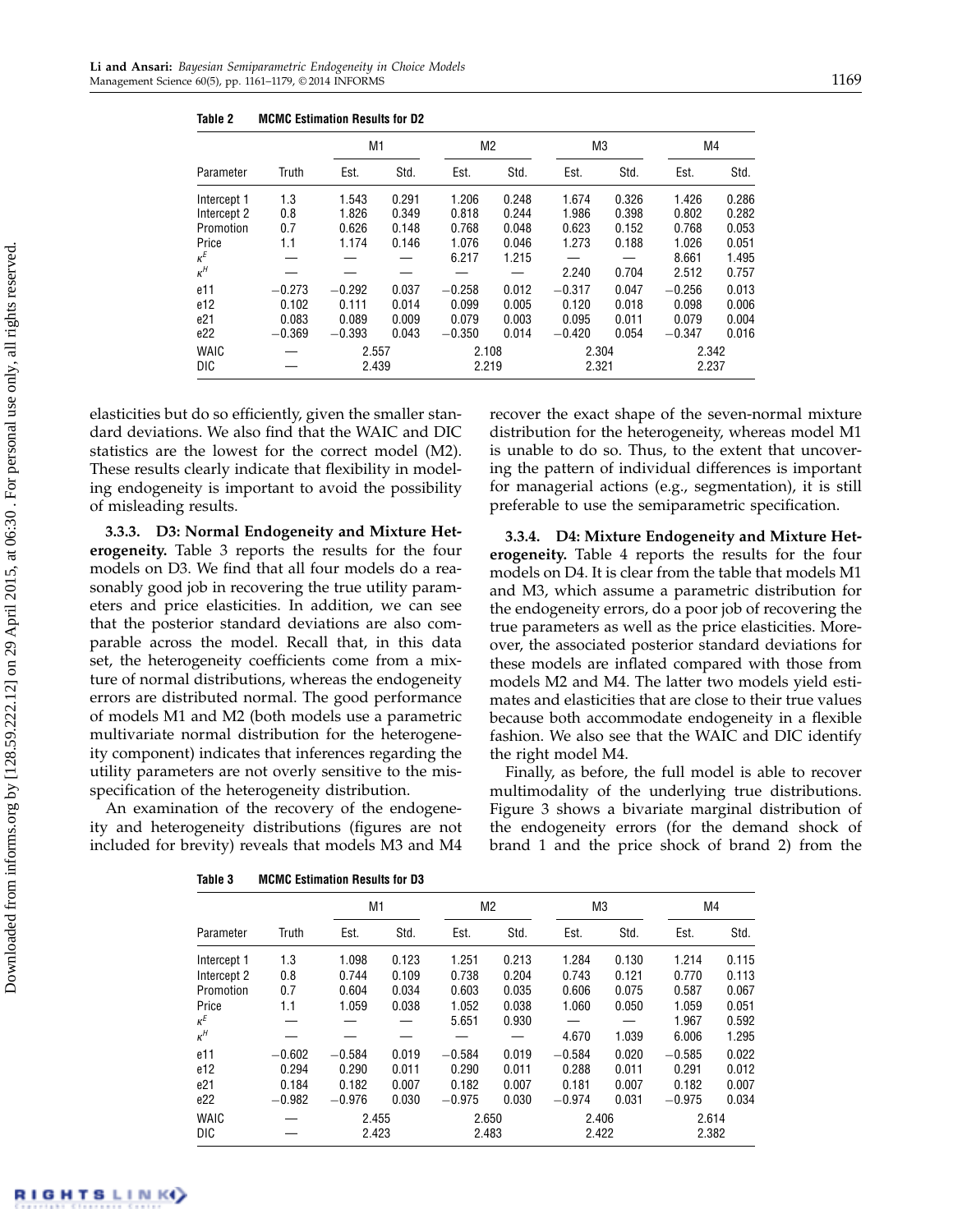|                       |          |          | M <sub>1</sub> |          | M <sub>2</sub> |          | M <sub>3</sub> |          | M4    |  |
|-----------------------|----------|----------|----------------|----------|----------------|----------|----------------|----------|-------|--|
| Parameter             | Truth    | Est.     | Std.           | Est.     | Std.           | Est.     | Std.           | Est.     | Std.  |  |
| Intercept 1           | 1.3      | 2.087    | 0.459          | 1.358    | 0.339          | 2.307    | 0.649          | 1.348    | 0.274 |  |
| Intercept 2           | 0.8      | 1.678    | 0.546          | 0.680    | 0.323          | 1.871    | 0.787          | 0.783    | 0.267 |  |
| Promotion             | 0.7      | 0.582    | 0.201          | 0.716    | 0.043          | 0.569    | 0.208          | 0.717    | 0.059 |  |
| Price                 | 1.1      | 1.419    | 0.250          | 1.065    | 0.038          | 1.519    | 0.371          | 1.082    | 0.042 |  |
| $\kappa^E$            |          |          |                | 12.908   | 1.888          |          | —              | 8.358    | 1.504 |  |
| $\kappa$ <sup>H</sup> |          |          |                |          |                | 17.513   | 3.405          | 6.073    | 1.316 |  |
| e11                   | $-0.230$ | $-0.311$ | 0.057          | $-0.225$ | 0.009          | $-0.331$ | 0.083          | $-0.228$ | 0.010 |  |
| e12                   | 0.125    | 0.174    | 0.035          | 0.121    | 0.006          | 0.185    | 0.051          | 0.122    | 0.007 |  |
| e21                   | 0.102    | 0.144    | 0.028          | 0.100    | 0.005          | 0.153    | 0.039          | 0.101    | 0.006 |  |
| e22                   | $-0.608$ | $-0.835$ | 0.157          | $-0.596$ | 0.024          | $-0.888$ | 0.227          | $-0.599$ | 0.027 |  |
| <b>WAIC</b>           |          | 2.448    |                | 2.360    |                | 2.445    |                | 2.253    |       |  |
| <b>DIC</b>            |          | 2.404    |                | 2.284    |                | 2.217    |                | 2.188    |       |  |

Table 4 MCMC Estimation Results for D4

actual seven-normal mixture (top left), the posterior predictive distribution of M4 (top right), and the posterior predictive distribution of M1 (bottom). It is clear from the figure that the posterior predictive distribution of M4 mimics the shape of the true distribution remarkably well. However, the posterior predictive distribution of M1 differs from the actual distribution. Figure 4 shows the univariate marginals from the true four-dimensional heterogeneity distribution and from the posterior predictive distribution of M4. Once



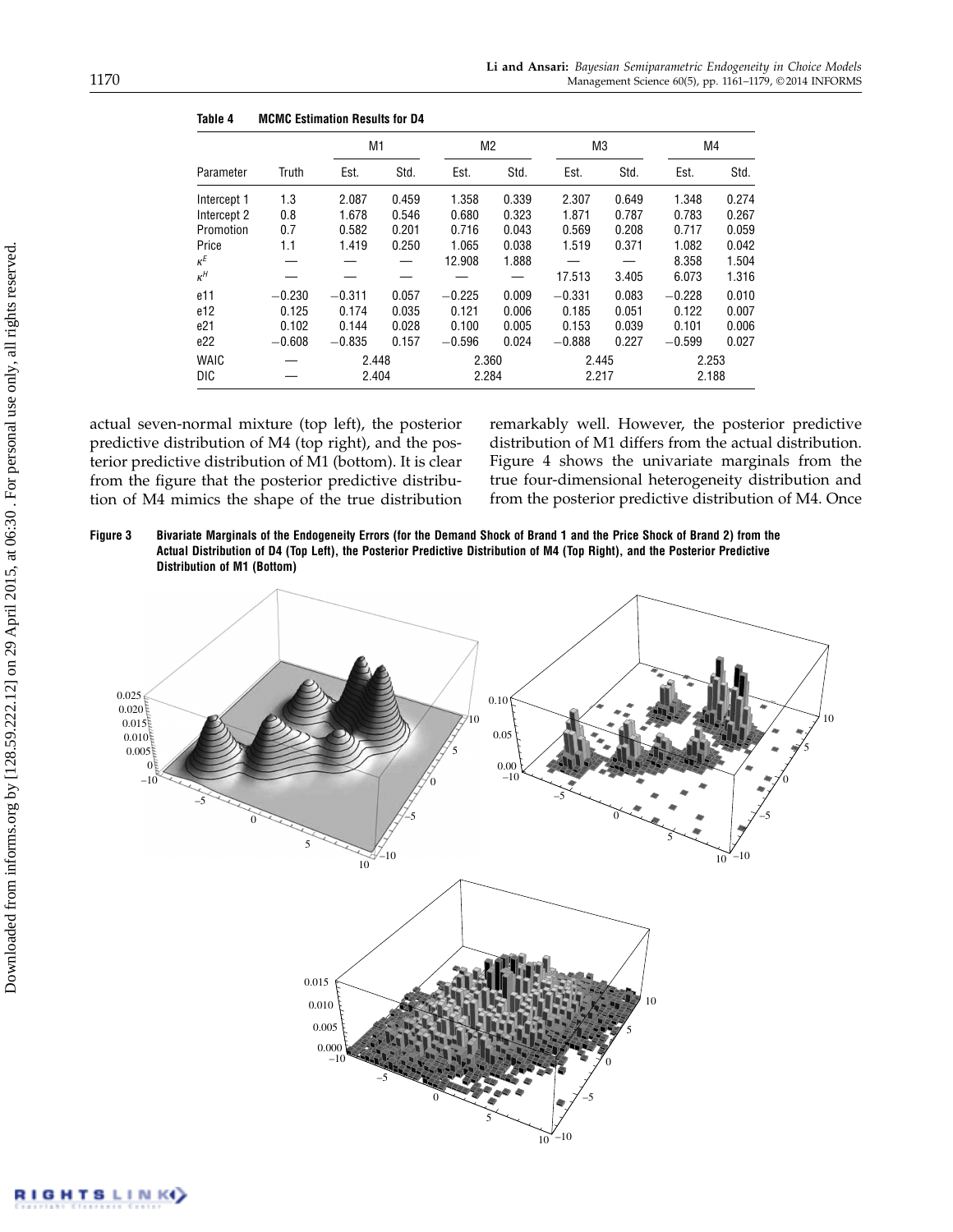

Figure 4 Marginals of the Heterogeneity Errors from the Actual Distribution of D4 (Left) and the Posterior Predictive

again, we can see that the posterior predictive distribution of M4 mimics the actual heterogeneity distribution well.

3.3.5. Summary of Results. Summarizing the results across the four data sets, it is evident that the estimates of utility parameters and price elasticities are sensitive to the choice of distributions for the endogeneity and heterogeneity errors. In particular, the functional form of the endogeneity distribution appears to more noticeably impact the results. It is also clear from the above that the full model does a good job of recovering these parameters and elasticities. The CDPM specification is able to produce more efficient estimates in most situations, and it causes some loss in efficiency only when the data purely come from a normal distribution. Moreover, the full model properly reconstructs the shape of the underlying distributions, whether they are unimodal or multimodal in nature, thereby giving an accurate portrayal of the segmentation structure of the market. Lastly,

Table 5 MCMC Estimation Results for the Skewed and Heavy-Tailed Data

|             |          | M1       |       |          | M <sub>2</sub> |  |
|-------------|----------|----------|-------|----------|----------------|--|
| Parameter   | Truth    | Est.     | Std.  | Est.     | Std.           |  |
| Intercept   | 1.3      | 0.878    | 0.393 | 1.084    | 0.475          |  |
| Promotion   | 0.8      | 0.719    | 0.173 | 0.739    | 0.114          |  |
| Price       | 1.1      | 0.838    | 0.210 | 1.015    | 0.169          |  |
| $\kappa^E$  |          |          |       | 2.379    | 0.674          |  |
| e11         | $-0.602$ | $-0.465$ | 0.114 | $-0.556$ | 0.090          |  |
| <b>WAIC</b> |          | 1.958    |       | 1.510    |                |  |
| DIC         |          | 1.711    |       | 1.484    |                |  |

it is evident that the model comparison statistics are capable of pointing toward the right model.<sup>3</sup>

So far, we have focused on model performance when data come from multimodal distributions. We now briefly discuss how the different models perform when the endogeneity errors come from skewed and heavy-tailed distributions.

### 3.4. Simulated Skewed and Heavy-Tailed Data

Here, we show the superiority of the proposed CDPM endogeneity model on skewed and heavy-tailed data. In this exercise, for brevity, we only consider a data set involving the choice between a single brand and an outside option. To generate skewness and heavy tails in the data, we use a noncentral t-distribution (Fisher 1931) and a Gaussian copula (Song 2000). Specifically, we simulate the demand shock,  $\eta_{\scriptscriptstyle{t}}$ , via a noncentral t distribution with degrees of freedom  $= 3$ , and a noncentrality parameter  $= 6$ . Next we generate the price shock,  $\boldsymbol{\omega}_t$ , from another noncentral t distribution with degrees of freedom  $=$  4 and a noncentrality parameter = 7. The joint distribution of  $\mathbf{\eta}_t$  and  $\mathbf{\omega}_t$ is then constructed using a bivariate Gaussian copula with correlation  $= 0.7$  on the two marginal distributions. For simplicity, the distribution of heterogeneity errors is kept as a multivariate normal. All other characteristics of the data are similar to the previously constructed data sets. Given that the heterogeneity errors are normal, we estimate only M1 and M2 on this data. Table 5 shows the parameter and elasticity estimates. Figure 5 compares the posterior predictive distributions of the endogeneity errors from M1 and M2.

It is clear from Table 5 that M2 outperforms M1 in recovering the model parameters and the price elasticity. Also, we see from Figure 5 that M2 does a better job (compared with M1) of mimicking the shape of the

<sup>&</sup>lt;sup>3</sup> We also investigate the importance of centering for Dirichlet process mixtures by comparing the parameter estimates from variants of model M4 that use unconstrained DPM for the endogeneity and/or heterogeneity distributions. We find that the unconstrained versions result in a lack of identification, bad mixing, and poor recovery of model parameters. The results and discussion are provided in Appendix C.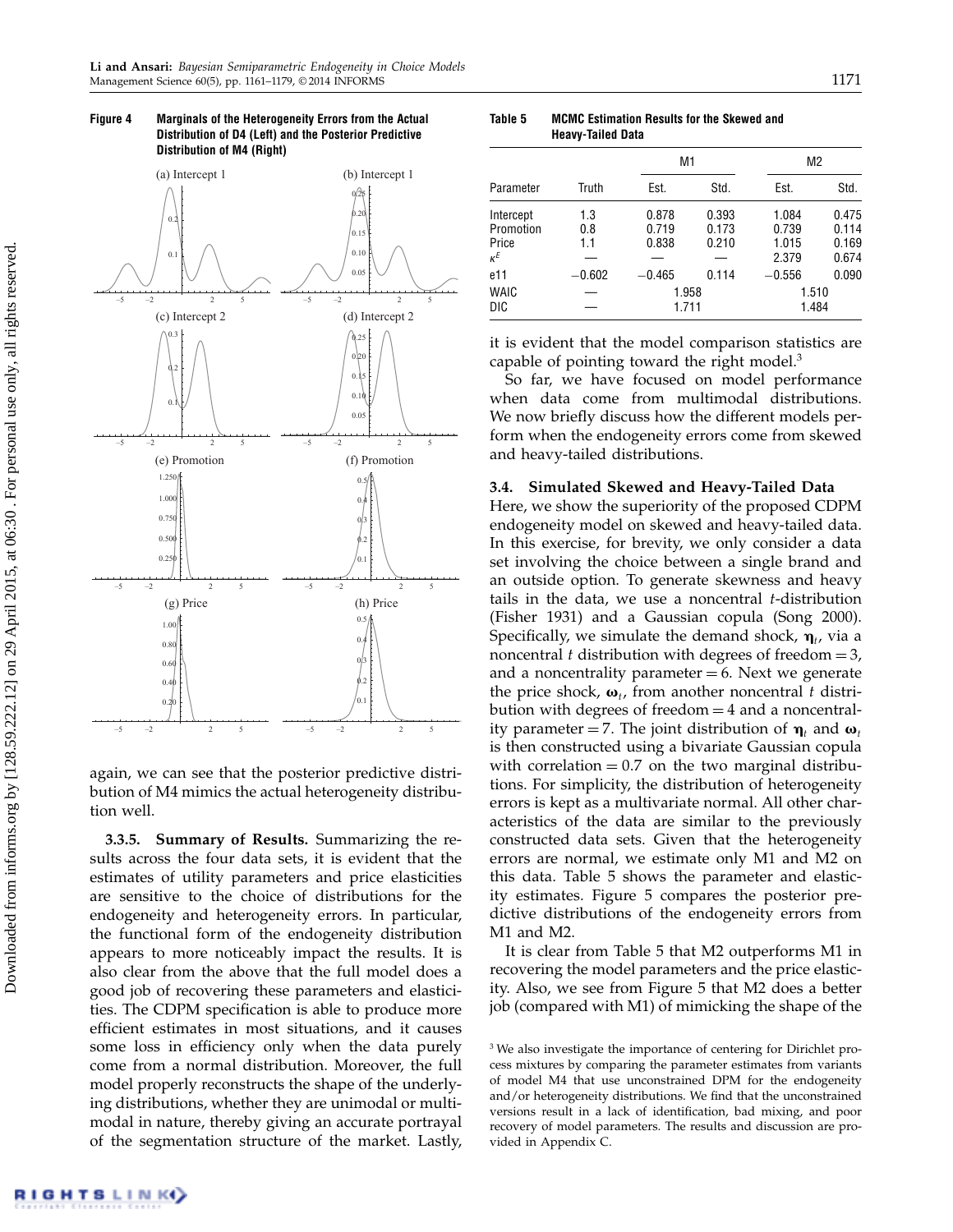Figure 5 Marginals of the Endogeneity Errors from the Actual Distribution of the Skewed and Heavy-Tailed Data (Top), the Posterior Predictive Distribution of M1 (Middle), and the Posterior Predictive Distribution of M2 (Bottom)



distributions of demand and price shocks. The model comparison statistics again identify the right model.

# 4. Real Data Applications

In this section, we apply our method to two real data sets from the recently available consumer IRI marketing data set (Bronnenberg et al. 2008). There are 50 IRI markets included in the original data set. Store-level data are available for all 50 markets. However, household panel data are available for only two of these markets (i.e., Eau Claire, WI and Pittsfield, MA). The panelists' shopping behavior is observed from January 2001 to December 2006. We chose two categories–household cleaner and shampoo—to illustrate our approach. The descriptive statistics of our samples are presented in Table 6. In selecting the households to include in our samples, we first restrict the panel to households who made at least one grocery trip in each of the six years. Then for each product category, we restrict the sample to households that are in the top 95% of the distribution of purchase frequencies within the category. The second criterion results in differences in sample size across the two categories.

To construct brand choice observations from the original data sets, we first match the panel choices with the store sales using the latter to build choice sets at brand level. We include all top market share brands that together account for at least 70% of the

Table 6 Descriptive Statistics of the Household Cleaner and Shampoo Data Sets

| Category           | No. of<br>observations households brands mean | No. of |   |      | No. of Price Promotion<br>mean | Share of<br>outside<br>option $(\% )$ |
|--------------------|-----------------------------------------------|--------|---|------|--------------------------------|---------------------------------------|
| Household          | 8.415                                         | 360    | 8 | 1.29 | 0.10                           | 20                                    |
| cleaner<br>Shampoo | 18.469                                        | 753    |   | 3.50 | 0.30                           | 32                                    |

sales within a category and group all other small share brands (i.e.,  $\langle 4\%$  each) into a single brand as the outside option for that category. The price variable in Table 6 refers to the regular list price per unit size that is provided in the original data. In both categories, this corresponds to price for a 16 oz. pack. As is common in brand choice studies, we obtain brand price as sales-weighted mean of the prices of the universal product codes (UPCs) belonging to that brand. We acknowledge, however, that such aggregation across UPCs can have implications for the magnitude of own- and cross-price elasticities that are inferred from the data (Song 2010). The promotion variable in the table refers to the promotion probability for a brand in a store week. This variable is obtained by setting promotion equal to 1 for a 5% or higher temporary price reduction for a UPC and then computing a sales-weighted average of this variable across the UPCs of the brand.

We specify the utility of each brand as in Equation (1). Utility is assumed to be a function of the brand intercept, the price, and an exogenous promotion variable. Endogeneity concerns arise for the price variable  $p_{it}$  because it is potentially correlated with the unobserved demand shock  $\eta_{it}$ . For example, omitted brand attributes, such as shelf-space allocation, may affect consumers' choice process, but researchers do not observe these variables in the data. Also, prices may be set strategically based on their potential impact on demand; hence, the brand prices are not exogenous. Instruments are therefore needed to separate the exogenous variation from the endogenous variation in price. We follow (Hausman 1996, Nevo 2001) and exploit the multimarket nature of the data sets to select valid instruments. Assuming that market-specific price variations are independent across markets, prices in other geographic markets are valid instruments for prices in any given market because prices of the same brand are correlated because of common production costs. We therefore use the prices of the same brand in the same week in other markets that are geographically separated from a given market as instruments. $4$  Given the current

<sup>4</sup> Details regarding the identities of the markets that are used in each case are available from the authors upon request. The R squares in the regression of prices on the instruments are 0.56 for household cleaner and 0.88 for shampoo.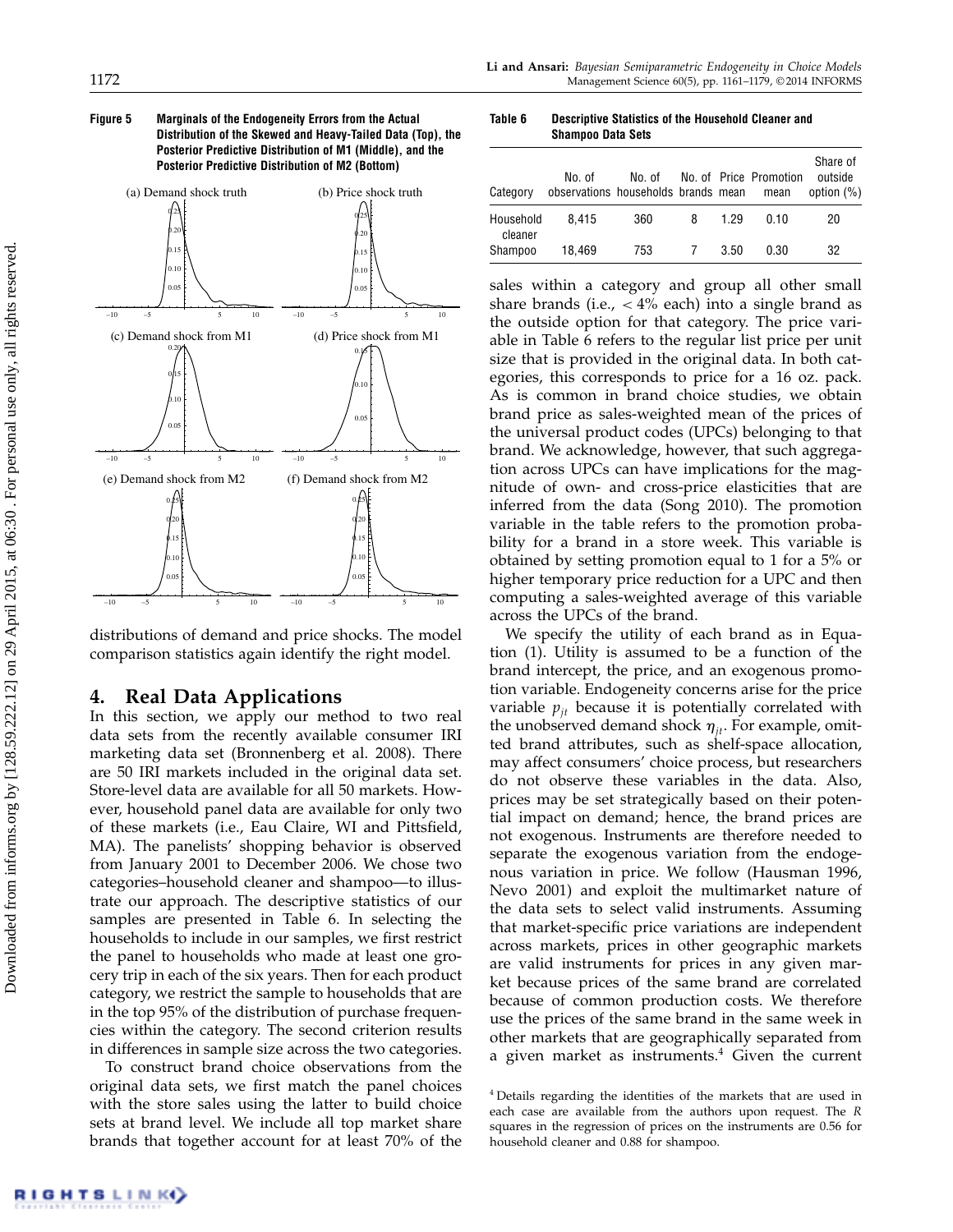|                         | M1    |        | M <sub>2</sub> |       | M <sub>3</sub> |       | M4       |       |
|-------------------------|-------|--------|----------------|-------|----------------|-------|----------|-------|
| Parameter               | Est.  | Std.   | Est.           | Std.  | Est.           | Std.  | Est.     | Std.  |
| Intercept 1             | 2.561 | 0.346  | 1.894          | 0.373 | 2.541          | 0.337 | 1.770    | 0.324 |
| Intercept 2             | 1.569 | 0.273  | 0.991          | 0.293 | 1.614          | 0.261 | 0.856    | 0.245 |
| Intercept 3             | 1.034 | 0.285  | 0.394          | 0.297 | 1.137          | 0.264 | 0.426    | 0.255 |
| Intercept 4             | 1.389 | 0.321  | 0.659          | 0.358 | 1.410          | 0.296 | 0.646    | 0.285 |
| Intercept 5             | 1.185 | 0.306  | 0.292          | 0.353 | 1.107          | 0.314 | 0.201    | 0.305 |
| Intercept 6             | 0.164 | 0.286  | $-0.645$       | 0.331 | 0.160          | 0.307 | $-0.855$ | 0.289 |
| Intercept 7             | 0.695 | 0.259  | $-0.036$       | 0.298 | 0.875          | 0.247 | 0.122    | 0.260 |
| Intercept 8             | 0.204 | 0.224  | $-0.415$       | 0.239 | 0.289          | 0.250 | $-0.571$ | 0.218 |
| Price                   | 0.414 | 0.058  | 0.311          | 0.056 | 0.395          | 0.053 | 0.288    | 0.055 |
| Promotion               | 0.146 | 0.020  | 0.109          | 0.025 | 0.129          | 0.021 | 0.117    | 0.024 |
| $\kappa^E$              |       |        | 39.634         | 3.417 |                |       | 67.530   | 5.753 |
| No. of components endo. |       |        | 13.800         | 0.000 |                |       | 14.000   | 0.000 |
| $\kappa$ <sup>H</sup>   |       |        |                |       | 10.573         | 1.626 | 7.814    | 1.614 |
| No. of components het.  |       |        |                |       | 8.000          | 0.000 | 3.000    | 0.000 |
| <b>WAIC</b>             |       | 10.597 | 10.456         |       | 10.688         |       | 10.413   |       |
| DIC                     |       | 8.298  | 8.884          |       | 8.486          |       | 8.143    |       |

Table 7 Estimation Results of the Household Cleaner Category

| <b>Estimation Results of the Shampoo Category</b> | Table 8 |  |  |  |  |
|---------------------------------------------------|---------|--|--|--|--|
|---------------------------------------------------|---------|--|--|--|--|

|                         | M <sub>1</sub> |       | M <sub>2</sub> |       | M <sub>3</sub> |       | M4       |       |
|-------------------------|----------------|-------|----------------|-------|----------------|-------|----------|-------|
| Parameter               | Est.           | Std.  | Est.           | Std.  | Est.           | Std.  | Est.     | Std.  |
| Intercept 1             | 0.382          | 0.096 | 0.404          | 0.104 | 0.372          | 0.106 | 0.468    | 0.113 |
| Intercept 2             | 0.605          | 0.287 | 0.603          | 0.287 | 0.520          | 0.266 | 0.767    | 0.303 |
| Intercept 3             | $-0.997$       | 0.099 | $-1.028$       | 0.113 | $-1.006$       | 0.108 | $-0.959$ | 0.122 |
| Intercept 4             | 0.358          | 0.244 | 0.375          | 0.246 | 0.345          | 0.238 | 0.521    | 0.274 |
| Intercept 5             | 0.505          | 0.274 | 0.479          | 0.281 | 0.437          | 0.275 | 0.618    | 0.321 |
| Intercept 6             | 0.029          | 0.306 | 0.033          | 0.300 | $-0.017$       | 0.281 | 0.164    | 0.360 |
| Intercept 7             | $-1.517$       | 0.108 | $-1.572$       | 0.129 | $-1.539$       | 0.122 | $-1.510$ | 0.133 |
| Price                   | 0.849          | 0.103 | 0.900          | 0.107 | 0.848          | 0.102 | 0.956    | 0.118 |
| Promotion               | 0.266          | 0.015 | 0.272          | 0.017 | 0.253          | 0.016 | 0.257    | 0.017 |
| $\kappa^E$              |                |       | 16.280         | 1.798 |                |       | 77.153   | 7.819 |
| No. of components endo. |                |       | 21.275         | 0.447 |                |       | 43.000   | 0.000 |
| $\kappa$ <sup>H</sup>   |                |       |                |       | 17.132         | 1.917 | 8.826    | 1.315 |
| No. of components het.  |                |       |                |       | 17.000         | 0.000 | 7.000    | 0.000 |
| <b>WAIC</b>             | 14.842         |       | 15.116         |       | 14.751         |       | 13.756   |       |
| <b>DIC</b>              | 9.583          |       | 9.453          |       | 10.519         |       | 9.237    |       |

data, however, we cannot rule out the possibility that common demand shocks, such as nationwide marketing campaigns, may exist across locations, thereby affecting the validity of the chosen instruments.

# 4.1. Results

We estimate the four models M1 to M4 on the data sets. These model specifications mirror those for the simulation. Parameter estimates and the model comparison statistics for the four models in each of the two product categories are based on 50,000 MCMC draws after discarding an initial set of 100,000 burn-in draws.

Tables 7 and 8 present the posterior means and the associated posterior standard deviations for the two product categories under each of the four model specifications. One can see from the results that there are considerable differences in the parameter estimates between the parametric model M1 and the full model M4. The brand intercepts are severely impacted by the distributional assumptions, particularly within the household cleaner category. The price coefficient also exhibits greater variation across the four models in household cleaner than in shampoo. We find considerable variations in the price elasticity estimates as well,<sup>5</sup> thus reinforcing the importance of the nonparametric specification in modeling endogeneity.

Figure 6 shows the posterior predictive distributions of the endogeneity errors for the eight brands in the household cleaner category. It is clear from the figure that the endogeneity errors exhibit varying degrees of multimodality, skewness, and outlying observations. Skewness and thick tails are particularly pronounced in the demand shocks, whereas multimodality is evident in the price shocks. We also observe a moderate level of nonnormality in the

<sup>5</sup> We report the own-price elasticity estimates in Appendix D for both categories. The cross-price elasticity results are available from the authors upon request.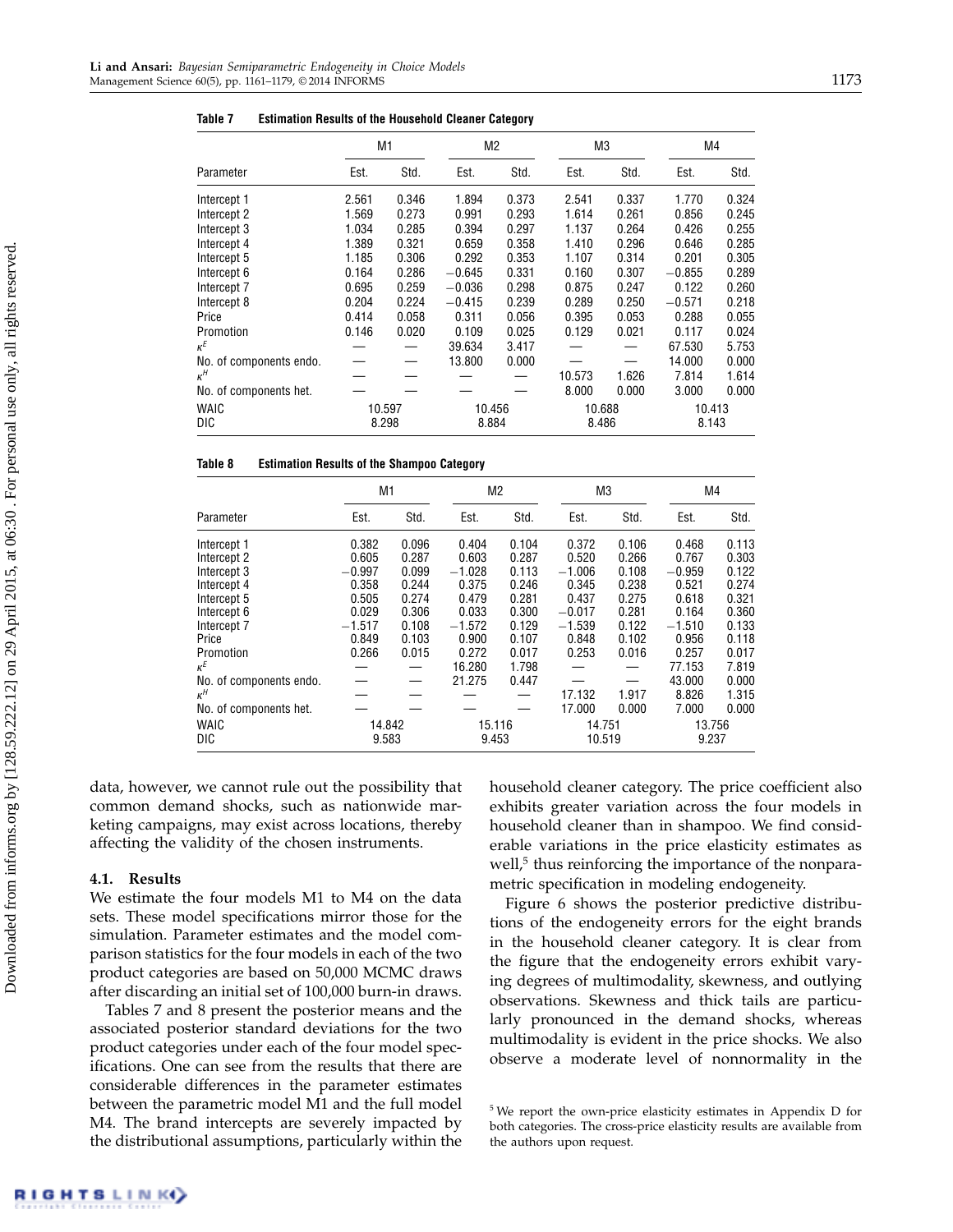

#### Figure 6 Marginals of the Posterior Predictive Distribution of the Endogeneity Errors in the Household Cleaner Category

posterior predictive distributions of heterogeneity errors in the two categories. The WAIC and DIC point toward the full model M4 in both product categories, indicating that it is important to accommodate the above patterns in the demand and price shocks.

In the current model setup, price endogeneity is generated via the correlations between demand and price shocks. We can recover such correlations using the variance matrix  $V(\zeta_t | G) = \Sigma_G^* + \Omega$ , where  $\Sigma_G^*$  is obtained from (6). Note that we allow every demand shock to be correlated with each other and with all price shocks; therefore, we end up with a 16-by-16 error variance matrix for the household cleaner data and a 14-by-14 error variance matrix for the shampoo data. In the interest of brevity, in Table 9, we show only the within-brand correlations between demand and price shocks. (The estimates of the full correlation matrices can be obtained from the authors upon request.) One can see from the table that there are moderate and statistically significant correlations between the demand and price shocks, justifying the endogeneity concerns in both categories.

The results from the two real data sets indicate that parameter estimates and price elasticities are sensitive to the choice of distributional forms for endogeneity and heterogeneity errors. The results also

| Table 9 | <b>Within-Brand Correlations Between Demand</b> |
|---------|-------------------------------------------------|
|         | and Price Shocks                                |

|         | Household cleaner |       |       | Shampoo |
|---------|-------------------|-------|-------|---------|
|         | Est.              | Std.  | Est.  | Std.    |
| Brand 1 | $-0.013$          | 0.072 | 0.136 | 0.040   |
| Brand 2 | $-0.179$          | 0.050 | 0.106 | 0.037   |
| Brand 3 | $-0.066$          | 0.063 | 0.097 | 0.036   |
| Brand 4 | 0.060             | 0.057 | 0.009 | 0.096   |
| Brand 5 | $-0.159$          | 0.066 | 0.026 | 0.070   |
| Brand 6 | 0.119             | 0.044 | 0.103 | 0.033   |
| Brand 7 | 0.016             | 0.055 | 0.029 | 0.034   |
| Brand 8 | 0.213             | 0.061 |       |         |
|         |                   |       |       |         |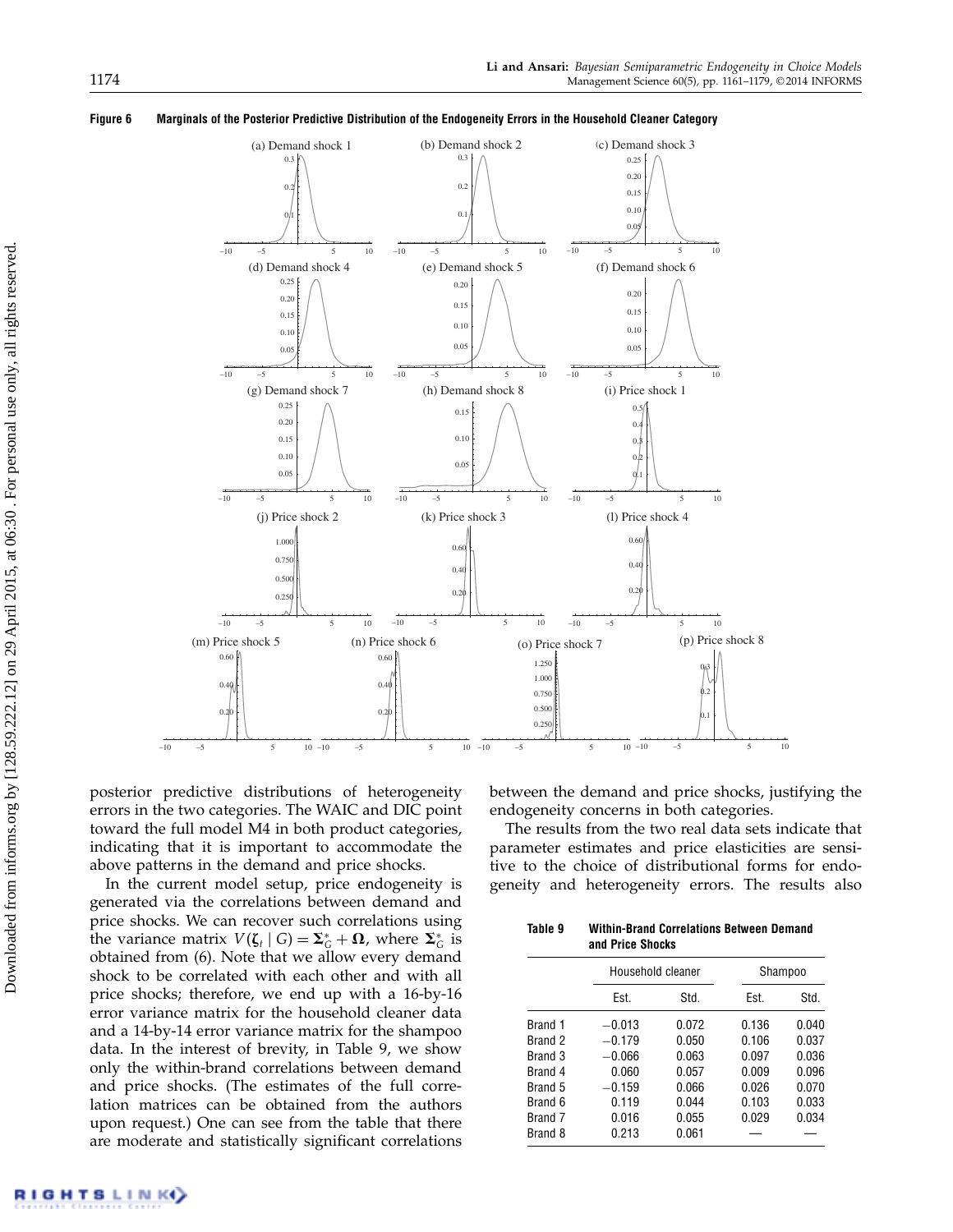suggest greater gains from modeling endogeneity in a flexible manner. Given the uncertainty about the appropriate form to use in a particular application, the CDPM approach allows us to infer nonparametrically such distributions based on the data. The extent of the endogeneity effect (i.e., the correlations between demand and price shocks) can also be obtained automatically from the MCMC scheme as reported in Table 9.

# 5. Conclusion

The growing interest in accommodating endogenous regressors in discrete choice settings has resulted in a proliferation of methodological approaches. These methods differ in their robustness and in the efficiency of the parameter estimates they produce. In this paper we show how misspecification of the endogeneity and heterogeneity distributions in discrete choice models can impact the recovery of model parameters and elasticity estimates. This has consequences for managerial actions because these are typically based on price elasticity estimates. Considering that the true distributions of random shocks are unknown in any given situation, we advocate the use of a flexible and robust approach for inferring such distributions via a semiparametric Bayesian framework. Our approach relies on centered Dirichlet process mixtures to accommodate this uncertainty about distributional forms. This offers a flexible and robust alternative that does well under a variety of situations, particularly when data come from multimodal, skewed, or heavy-tailed distributions, without having to specifically build separate models for these different situations. It is important to note that the semiparametric approach achieves such robustness without impacting the efficiency of parameter estimates significantly. Instead, we find that the CDPM can yield more efficient estimates than a parametric model with distributional forms that are misspecified. Moreover, our approach also offers all the traditional advantages of Bayesian procedures, such as the ability to incorporate prior information and generate exact inference in small samples, in tandem with the benefits of numerical stability arising from the use of MCMC methods.

We apply our framework to both simulated and scanner panel data sets. The study on the simulated data offers the benefit of knowing the true data generating process, and thus we are able to investigate to what extent true utility parameters and elasticities are recovered by our approach. Our results clearly indicate that the estimates for the population mean, which capture the overall response tendencies in the population, are impacted significantly by the assumptions for the endogeneity distributions. We find that a model that relies on parametric distributions such

as the normal does a poor job of recovering the aggregate utility parameters as well as the elasticities when the true underlying distributions are nonnormal. In contrast, the CDPM based models are able to recover well the parameters irrespective of the true underlying distribution for the data. The CDPM does well in both multimodal and skewed/heavy-tailed settings, whereas parametric models distort inferences about the mean as well as the statistical significance of the parameters in such settings.

We also find that the CDPM performs well in recovering the shape of the underlying distributions and thereby yields proper qualitative conclusions about the nature of variability in the population. It is interesting to note that the CDPM is able to recover well unimodal distributions (as in the case of normal errors). Moreover, in such cases, the loss in efficiency that arises from the necessity to accommodate the uncertainty about distributional forms in the CDPM approach is not large and mostly happens on brand intercepts. Our simulation results show that the parameter and elasticity estimates exhibit greater sensitivity to the misspecification of the endogeneity distribution than that of the heterogeneity distribution, and thus it is crucial to model the endogeneity errors in a flexible fashion.

In our real data applications, we show that the parameter and elasticity estimates differ across model specifications and that the model comparison statistics support the full model. The posterior predictive distributions based on the MCMC runs also indicate the possibilities of multimodality, skewness, and outlying observations in the data, thus supporting the need for a semiparametric alternative. Summarizing across our applications, we can conclude that our Bayesian semiparametric approach offers a robust alternative to models that rely on the normal distribution for handling both the endogeneity and heterogeneity errors. In addition, it is clear from the results that our model yields more accurate elasticity estimates. To the extent that managerial action is often closely related to estimates of price elasticities, our approach is superior in guiding managerial decision making.

Our enquiry can be extended in multiple directions. We use centered Dirichlet process priors as the underlying building blocks. The literature on Bayesian nonparametrics is rapidly evolving and offers other alternatives. Future researchers could use probit stick-breaking processes (Rodríguez and Dunson 2011) or normalized inverse-Gaussian priors (Lijoi et al. 2005) instead of Dirichlet processes. In this paper, we assume that the utility errors are normally distributed to yield a probit model. Our methods can be modified via a data augmentation scheme for extreme value distributed utilities to handle the multinomial logit case. We focus on the consequences of misspecified distributional forms. It would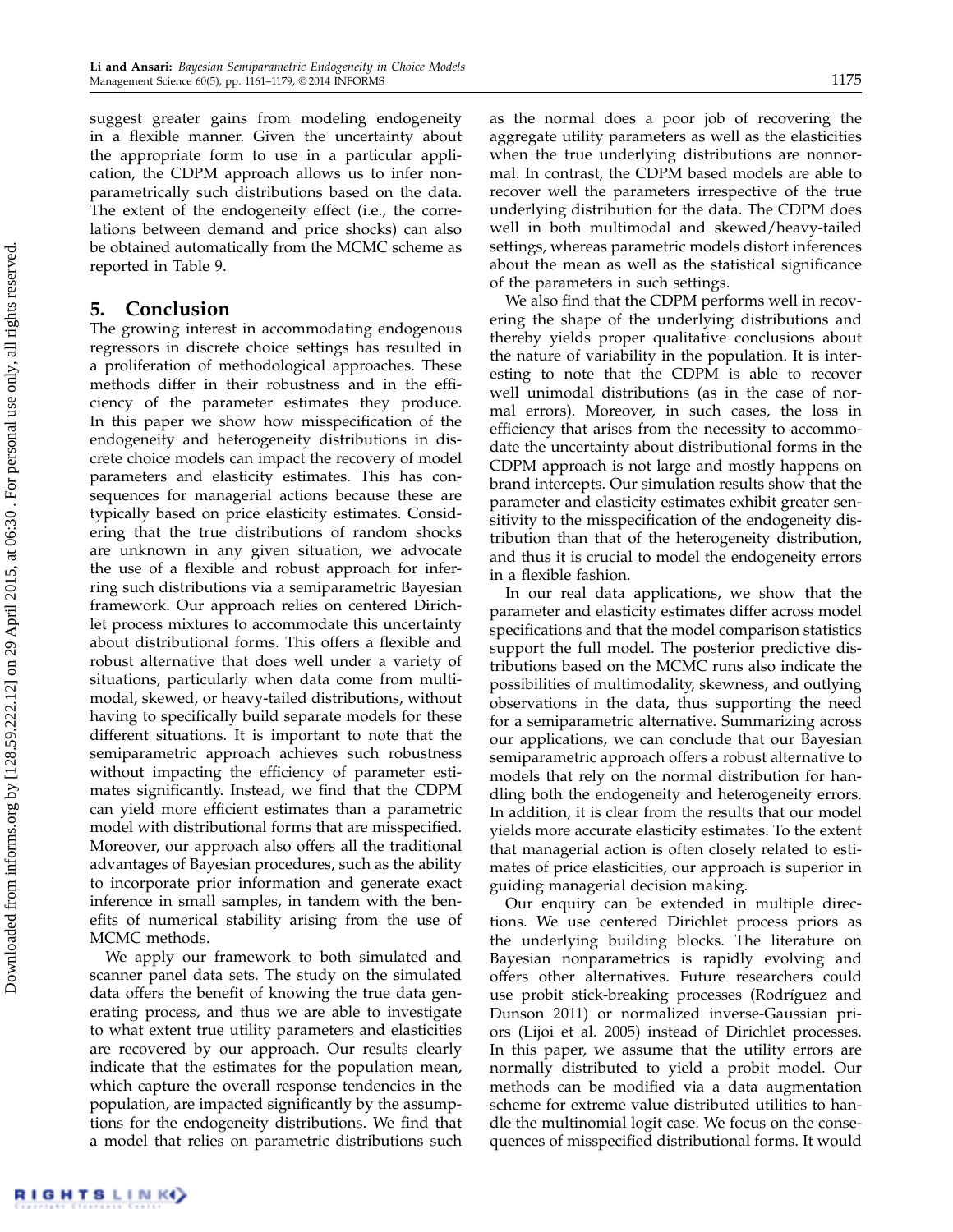be interesting to investigate in future research the robustness of the CDPM in recovering model parameters under different equilibrium assumptions of the supply side (e.g., Bertrand-Nash). Moreover, although we primarily study the impact of distributional forms on inferences, the assumption on the price shock being additive in Equation (2) could be inconsistent with some marginal cost specification, given a pricesetting process. We leave a detailed exploration of this issue for future research. Finally, the current analysis is mainly applied to individual-level choice models. Researchers can further explore whether our approach can be used for aggregate data situations. It is unclear, however, whether aggregate market share data contain enough information to identify nonparametric distributions.

#### Supplemental Material

Supplemental material to this paper is available at http://dx .doi.org/10.1287/mnsc.2013.1811.

#### Acknowledgments

The authors acknowledge the department editor and the review team for their insightful suggestions during the review process.

#### Appendix A. MCMC

#### A.1. Full Conditionals

Ì

We now list the full conditionals for the parameters in model M4 along with their prior distributions. To implement the stick-breaking process in MCMC, we follow the truncation approximation as in Ishwaran and Zarepour (2000) and Ishwaran and James (2001), and we set the truncation points at  $N^E = N^H = 150$  for both endogeneity and heterogeneity CDPMs. The wide truncation ensures a close approximation to the Dirichlet processes.

(1)  $\mu_t$ : The mean utility for the constrained Dirichlet process follows the two equations

$$
\mu_{t} = X_{t} \bar{\beta} - \bar{\alpha} p_{t} + \eta_{t},
$$
  
\n
$$
p_{t} = Z_{t} \gamma + \omega_{t}.
$$
 (A1)

Because we assume  $\eta_t$  and  $\omega_t$  are distributed as a joint normal,  $N(\nu_t, \Omega)$ , the prior for  $\mu_t$  is a marginal distribution,  $N(\mu_0, \Sigma_0)$ , conditional on  $\omega_t$ , where  $\mu_0 = X_t \bar{B} +$  $(\boldsymbol{\Omega}_{\eta\omega}\boldsymbol{\Sigma}_{w}^{-1}-\bar{\alpha}\mathbf{I})\mathbf{p}_{t}+\boldsymbol{\nu}_{\eta t}-\boldsymbol{\Omega}_{\eta\omega}\boldsymbol{\Sigma}_{w}^{-1}(\mathbf{Z}_{t}\boldsymbol{\gamma}+\boldsymbol{\nu}_{\omega t})$  and  $\boldsymbol{\Sigma}_{0}=\boldsymbol{\Omega}_{\eta} {\boldsymbol \Omega}_{\eta\omega} {\boldsymbol \Sigma}_{w}^{-1} {\boldsymbol \Omega}_{\eta\omega}^\prime.$  The model for  ${\boldsymbol \mu}_t$  is

$$
\mathbf{u}_{it} - \mathbf{w}_t \mathbf{\lambda}_i = \mathbf{\mu}_t + \boldsymbol{\epsilon}_{it}, \tag{A2}
$$

so the posterior distribution of  $\boldsymbol{\mu}_t$  is a multivariate normal distribution with precision matrix,  $\Sigma_0^{-1} + I_t \mathbf{I}$ , and mean vector,  $(\mathbf{\Sigma}_0^{-1} + I_t \mathbf{I})^{-1} (\mathbf{\Sigma}_0^{-1} \boldsymbol{\mu}_0 + \sum_{i=1}^{I_t} (\mathbf{u}_{it} - \mathbf{w}_t \boldsymbol{\lambda}_i))$ , where  $I_t$  is the number of individuals who made purchases at  $t$ .

(2)  $\mu_i^*$ : The mean utility for the unconstrained Dirichlet process differs from  $\boldsymbol{\mu}_{it}$  by a constant:

$$
\mathbf{u}_{t}^{*} = \mathbf{\mu}_{t} + (\mathbf{\Sigma}_{0}^{-1} + I_{t}\mathbf{I})^{-1}\mathbf{\Sigma}_{0}^{-1}(\mathbf{\psi}_{G1}^{*} - \mathbf{\Omega}_{\eta\omega}\mathbf{\Sigma}_{w}^{-1}\mathbf{\psi}_{G2}^{*}).
$$
 (A3)

(3)  $\bar{\beta}$ ,  $\bar{\alpha}$ , and  $\gamma_j$ : Let **b** and  $X_i$  denote the parameters and the data at the right-hand side of (A1), respectively, and write  $\mathbf{Y}_t = (\boldsymbol{\mu}_t, \boldsymbol{p}_t)$ . Then (A1) is transformed into

$$
\mathbf{Y}_t - \mathbf{v}_t = \mathbf{X}_t \mathbf{b} + \mathbf{e}_t, \tag{A4}
$$

where  ${\bf e}_t$  ∼ N(0, Ω). For conjugacy, we assume the prior distribution for **b** is  $N(\mathbf{b}_0, \Sigma_b)$ . Define  $T = \max\{T_i\}$ , and the posterior distribution for **b** is a multivariate normal distribution  $N(\hat{\mathbf{b}}, \hat{\mathbf{\Sigma}}_b)$ , where

$$
\hat{\mathbf{\Sigma}}_b^{-1} = \mathbf{\Sigma}_b^{-1} + \sum_{t=1}^T \mathbf{X}_t' \mathbf{\Omega}^{-1} \mathbf{X}_t,
$$
\n
$$
\hat{\mathbf{b}} = \hat{\mathbf{\Sigma}}_b \left( \mathbf{\Sigma}_b^{-1} \mathbf{b}_0 + \sum_{t=1}^T \mathbf{X}_t' \mathbf{\Omega}^{-1} (\mathbf{Y}_t - \mathbf{v}_t) \right).
$$
\n(A5)

(4)  $\Omega$ : We assume the prior distribution is an inverse Wishart distribution,  $\mathbf{\Omega} \sim \text{IW}(\rho_{\Omega}$ ,  $\mathbf{R}_{\Omega}$ ). From (A4),  $\mathbf{e}_t = (\mathbf{Y}_t \nu_t$  − X<sub>t</sub>b) ~ N(0,  $\Omega$ ), the posterior distribution is also an inverse Wishart:

$$
IW \bigg( \rho_{\Omega} + T, R_{\Omega} + \sum_{t=1}^{T} (\mathbf{Y}_t - \mathbf{\nu}_t - \mathbf{X}_t \mathbf{b}) (\mathbf{Y}_t - \mathbf{\nu}_t - \mathbf{X}_t \mathbf{b})' \bigg). \tag{A6}
$$

(5)  $\lambda_i$ : The constrained individual coefficient has a prior distribution  $\mathbf{\lambda}_i \sim \mathrm{N}(\mathbf{\varpi}_i, \mathbf{\Lambda})$ . From (8),  $(\mathbf{u}_{it} - \mathbf{\mu}_t) = \mathbf{w}_t \mathbf{\lambda}_i + \boldsymbol{\epsilon}_{it}$ , the posterior distribution is thus a multivariate normal distribution,  $\text{N}(\hat{\bm{\varpi}}_i, \hat{\bm{\Lambda}}_i)$ , where

$$
\hat{\mathbf{\Lambda}}_i^{-1} = \mathbf{\Lambda}^{-1} + \sum_{t=1}^{T_i} \mathbf{w}_t' \mathbf{w}_t,
$$
\n
$$
\hat{\mathbf{\omega}}_i = \hat{\mathbf{\Lambda}}_i \bigg( \mathbf{\Lambda}^{-1} \mathbf{\varpi}_i + \sum_{t=1}^{T_i} \mathbf{w}_t' (\mathbf{u}_{it} - \mathbf{\mu}_t) \bigg).
$$
\n(A7)

(6)  $\lambda_i^*$ : The unconstrained individual coefficients differs from  $\mathbf{\lambda}_i$  by a constant, i.e.,  $\mathbf{\lambda}_i^* = \mathbf{\lambda}_i + \hat{\mathbf{\Lambda}}_i \mathbf{\Lambda}^{-1} \mathbf{\psi}_F^*$ .

(7)  $\Lambda$ : We assume the prior distribution is an inverse Wishart, IW( $\rho_{\Lambda}$ , R $_{\Lambda}$ ). Because the model is  $\bm{\lambda}_i \sim N(\bm{\varpi}_i, \Lambda)$ , the posterior distribution for  $\Lambda$  is

$$
IW \bigg( \rho_{\Lambda} + I, R_{\Lambda} + \sum_{i=1}^{I} (\boldsymbol{\lambda}_i - \boldsymbol{\varpi}_i) (\boldsymbol{\lambda}_i - \boldsymbol{\varpi}_i)' \bigg). \qquad (A8)
$$

(8)  $u_{ii}$ : According to (1),  $u_{ii}$  has a prior distribution,  $u_{ijt} \sim N((\mu_{jt} + \mathbf{w}_{jt}^{\prime} \mathbf{\lambda}_i), 1)$ , for  $j = 1, ..., J$ , and  $u_{i0t} \sim N(0, 1)$ , for  $j = 0$ . An alternative k is chosen if and only if  $u_{ikt} =$  $\max_j \{u_{ijt}\},$  for  $j = 0, 1, ..., J$ . Therefore, the posterior for utility  $u_{ijt}$  is a truncated normal distribution with mean and variance being the same as the prior, and the truncation ensures the highest utility corresponds to the observed choice.

(9)  $\mathbf{\theta}_{h}^{*}$ : The location parameter  $\mathbf{\theta}_{h}^{*}$  of the unconstrained Dirichlet process for endogeneity errors is drawn from the baseline distribution  $G_0$ , which we assume to be N(0, I). Let  $\{\tilde{K}_1, \ldots, \tilde{K}_m\}$  denote the set of current *m* unique values of all location indicators  $\{K_t^E\}_{\forall t}$ , and write  $\mathbf{Y}_t^* = (\boldsymbol{\mu}_t^*, \boldsymbol{p}_t)$ . For each location that is not informed by the data,  $h \in \{1, \ldots, N^E\}$  –  $\{\tilde{K}_1, \ldots, \tilde{K}_m\}$ , the posterior is the same as the prior distribution, i.e.,  $\mathbf{\theta}^*_h \sim \hat{G}_0$ . But for each  $h \in \{\tilde{K}_1, \ldots, \tilde{K}_m\}$ , the data provide information through the model,  $v_t^* = (\mathbf{Y}_t^* - \mathbf{X}_t \mathbf{b}) \sim$  $\mathbf{\tilde{N}}(\mathbf{\theta}_h^*, \mathbf{\Omega})$ ,  $\forall t$ , s.t.  $K_t^E = \tilde{K_k}$ , where  $k = 1, ..., m$ . In this case, the posterior is a multivariate normal distribution,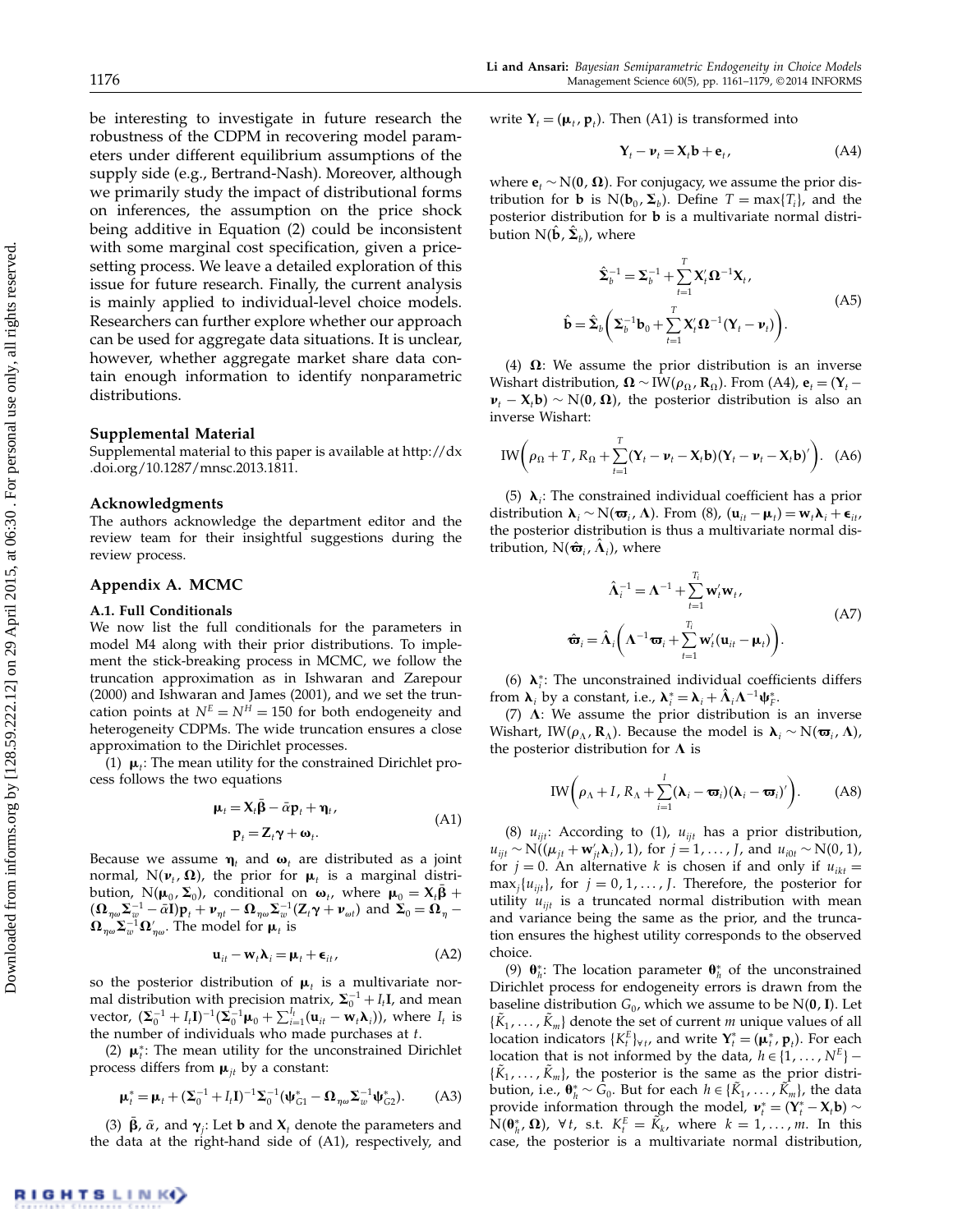$\mathrm{N}(\hat{\textbf{\textit{\textbf{θ}}}}_h,\hat{\bm{\Sigma}}_{\theta_h}),$  where

 $\pi$ 

$$
\hat{\mathbf{\Sigma}}_{\theta_h}^{-1} = \mathbf{I} + \sum_{\forall t: K_t^E = \tilde{K}_h} \mathbf{\Omega}^{-1},
$$
\n
$$
\hat{\mathbf{\theta}}_h = \hat{\mathbf{\Sigma}}_{\theta_h} \Big( \sum_{\forall t: K_t^E = \tilde{K}_h} \mathbf{\Omega}^{-1} (\mathbf{Y}_t^* - \mathbf{X}_t \mathbf{b}) \Big).
$$
\n(A9)

(10)  $\mathbf{\vartheta}_h^*$ : The location parameter  $\mathbf{\vartheta}_h^*$  of the unconstrained Dirichlet process for heterogeneity errors is drawn from the baseline distribution  $F_0$ , which is assumed to be N(0, I). Let  $\{\check{K}_1, \ldots, \check{K}_n\}$  denote the set of current *n* unique values of all location indicators  $\{K_i^H\}_{i=1}^I$ . For each location that is not informed by the data,  $h \in \{1, \ldots, N^H\} - \{\breve{K}_1, \ldots, \breve{K}_n\}$ , the posterior is the same as the prior distribution, i.e.,  $\mathbf{\vartheta}_h^* \sim F_0$ . But for each  $h \in {\{\breve{K}_1, \ldots, \breve{K}_n\}}$ , the data provide information through the model,  $\mathbf{\lambda}_i^* \sim \mathbf{N}(\mathbf{\vartheta}_h^*, \mathbf{\Lambda})$ ,  $\forall i$ , s.t.  $K_i^H = \check{K}_k$ , where  $k = 1, \ldots, n$ . In this case, the posterior is a multivariate normal distribution,  $\mathrm{N}(\hat{\bm{\mathfrak{d}}}_{h},\hat{\bm{\Sigma}}_{\vartheta_h})$  , where

$$
\hat{\boldsymbol{\Sigma}}_{\vartheta_h}^{-1} = \mathbf{I} + \sum_{\forall i: K_i^H = \check{K}_h} \boldsymbol{\Lambda}^{-1}, \qquad \hat{\boldsymbol{\vartheta}}_h = \hat{\boldsymbol{\Sigma}}_{\vartheta_h} \bigg( \sum_{\forall i: K_i^H = \check{K}_h} \boldsymbol{\Lambda}^{-1} \boldsymbol{\lambda}_i^* \bigg). \tag{A10}
$$

(11)  $K_i^E$ : The location indicator assigns each  $v_i^*$  to an appropriate location  $h$  in the Dirichlet process for endogeneity errors. It follows a discrete distribution,  $K_i^E \sim \sum_{h=1}^{N^E} \pi_{ht} \delta_h$ , where  $\pi_{ht} \propto \pi_h^E \cdot N(Y_t^* - X_t b \mid \theta_h^*, \Omega)$ .  $\pi_h^E$  is the prior probability assigned to location  $h$  and is given by

$$
E_{1}^{E} = V_{1}^{E} \quad \text{and} \quad \pi_{h}^{E} = V_{h}^{E} \prod_{l < h} (1 - V_{l}^{E})
$$
\n
$$
\text{for } h = 2, \dots, N^{E}. \quad \text{(A11)}
$$

(12)  $K_i^H$ : The location indicator assigns each  $\boldsymbol{\varpi}_i^*$  to an appropriate location  $h$  in the Dirichlet process for heterogeneity errors. It follows a discrete distribution,  $K_i^H \sim$  $\sum_{h=1}^{N^H} \pi_{hi} \delta_h$ , where  $\pi_{hi} \propto \pi_h^H \cdot N(\lambda_i^* \mid \mathfrak{d}_h^* , \Sigma)$ .  $\pi_h^H$  is the prior probability assigned to location  $h$  and is given by

$$
\pi_1^H = V_1^H
$$
 and  $\pi_h^H = V_h^H \prod_{l < h} (1 - V_l^H)$   
for  $h = 2, ..., N^H$ . (A12)

(13)  $V_h^E$ : The prior for the stick-breaking probability for endogeneity errors is  $V_h^E \sim \text{Beta}(1, \kappa^E)$ . Let  $M_h^E$  be the number of  $K_t^E$ 's that point to location  $h$ , ∀t. According to Ishwaran and Zarepour (2000), the posterior distributions for these stick-breaking probabilities are

$$
V_{N^{E}}^{E} = 1 \quad \text{and} \quad V_{h}^{E} \sim \text{Beta}\bigg(1 + M_{h}^{E}, \kappa^{E} + \sum_{l=h+1}^{N^{E}} M_{l}^{E}\bigg)
$$
  
for  $h = 1, ..., N^{E} - 1$ . (A13)

(14)  $V_h^H$ : The prior for the stick-breaking probability for heterogeneity errors is  $V_h^H \sim \text{Beta}(1, \kappa^H)$ . Let  $M_h^H$  be the number of  $K_i^H$ 's that point to location  $h$ ,  $\forall i$ . Then the posterior distributions are

$$
V_{N^H}^H = 1 \text{ and } V_h^H \sim \text{Beta}\bigg(1 + M_h^H, \kappa^H + \sum_{l=h+1}^{N^H} M_l^H\bigg) \\
 \text{for } h = 1, ..., N^H - 1. \tag{A14}
$$

(15)  $\kappa^E$ : A conjugate prior is a gamma distribution, i.e.,  $\kappa^E \sim \Gamma(d_1^E, d_2^E)$ . Then the posterior is  $\kappa^E \sim \Gamma(N^E + d_1^E - 1)$ ,  $d_2^E - \log(\pi_{N^E}^E)).$ 

(16)  $\kappa^H$ : The prior is  $\kappa^H \sim \Gamma(d_1^H, d_2^H)$ , and the posterior is  $\kappa^H \sim \Gamma(N^H+d_1^H-1, d_2^H-\log(\pi_{N^H}^H)).$ 

(17)  $v_t$ : According to the location indicator  $K_t^E$ ,

$$
\boldsymbol{\nu}_t = \boldsymbol{\theta}_{K_t}^* - \boldsymbol{\psi}_G^* \tag{A15}
$$

(18)  $\boldsymbol{\varpi}_i$ : According to the location indicator  $K_i^H$ ,

$$
\boldsymbol{\varpi}_i = \boldsymbol{\vartheta}_{K_i}^* - \boldsymbol{\psi}_F^*.
$$
 (A16)

#### A.2. WAIC and DIC

Denote the entire set of unknown parameters as  $\mathcal W$  and each of the  $N$  choice observations as  $\mathcal{C}_k$ ,  $k = 1, \ldots, N$ . In every MCMC iteration, we apply the GHK algorithm (Geweke 1989, Hajivassiliou and McFadden 1998, Keane 1994) to compute the likelihood,  $\mathbb{P}(\mathscr{C}_k \mid \mathscr{W})$ , for each observed choice and its associated price vector because the utilities and prices are a jointly distributed multivariate normal. Let  $\mathbb{E}_{\mathcal{W}}[\cdot]$  be the expected value with respect to the posterior distribution of  $W$ , i.e., averaging across MCMC iterations. According to Watanabe (2010), the widely applicable information criterion (WAIC) is defined as

$$
\text{WAIC} = \frac{1}{N} \sum_{k=1}^{N} \{ \mathbb{E}_{\mathcal{W}} [(\log \mathbb{P}(\mathcal{C}_k \mid \mathcal{W}))^2] - \mathbb{E}_{\mathcal{W}} [\log \mathbb{P}(\mathcal{C}_k \mid \mathcal{W})]^2 - \log \mathbb{E}_{\mathcal{W}} [\mathbb{P}(\mathcal{C}_k \mid \mathcal{W})] \}. \tag{A17}
$$

We also compare alternative models using deviance information criterion (DIC, Spiegelhalter et al. 2002), which is written by

$$
\text{DIC} = \frac{1}{N} \sum_{k=1}^{N} \{ 2 \log \mathbb{P}(\mathcal{C}_k \mid \mathbb{E}_{\mathcal{W}}[\mathcal{W}]) - 2 \mathbb{E}_{\mathcal{W}}[\log \mathbb{P}(\mathcal{C}_k \mid \mathcal{W})] - \log \mathbb{E}_{\mathcal{W}}[\mathbb{P}(\mathcal{C}_k \mid \mathcal{W})] \}. \quad \text{(A18)}
$$

# Appendix B. The Synthetic Data-Generating Process

Here we report the parameter values we use to simulate the data sets in §3. For D1, the variance matrices of the endogeneity errors and heterogeneity errors are, respectively,

$$
\mathbf{\Omega} = \begin{bmatrix} 0.150 & 0.050 & 0.050 & 0.050 \\ 0.200 & 0.050 & 0.050 \\ 0.150 & 0.050 \\ 0.200 \end{bmatrix},
$$

$$
\mathbf{\Sigma} = \begin{bmatrix} 0.232 & -0.258 & -0.183 & -0.304 \\ 1.744 & 0.762 & 1.246 \\ 0.838 & 0.960 \\ 1.672 \end{bmatrix}.
$$

The mixture distribution for the endogeneity errors in D2 and D4 are mixed from seven multivariate normal components with weights =  $\{0.2, 0.1, 0.2, 0.1, 0.1, 0.15, 0.15\}.$ The mean vectors of these normal components are

$$
\left\{ \begin{pmatrix} 1.77 \\ 4.60 \\ 0.13 \\ 4.92 \end{pmatrix}, \begin{pmatrix} 2.83 \\ 2.83 \\ 2.61 \\ -1.08 \end{pmatrix}, \begin{pmatrix} 4.60 \\ 1.77 \\ -3.57 \\ 3.39 \end{pmatrix}, \begin{pmatrix} 0.00 \\ -2.83 \\ -1.08 \\ -2.61 \end{pmatrix}, \begin{pmatrix} -2.83 \\ -1.08 \\ -2.61 \end{pmatrix}, \begin{pmatrix} -2.83 \\ -2.61 \\ -2.61 \end{pmatrix}, \begin{pmatrix} -2.83 \\ -2.61 \\ -1.53 \\ 3.70 \end{pmatrix}, \begin{pmatrix} -6.36 \\ -0.48 \\ -6.69 \end{pmatrix}, \begin{pmatrix} -2.12 \\ -6.36 \\ 5.07 \\ -4.40 \end{pmatrix} \right\},
$$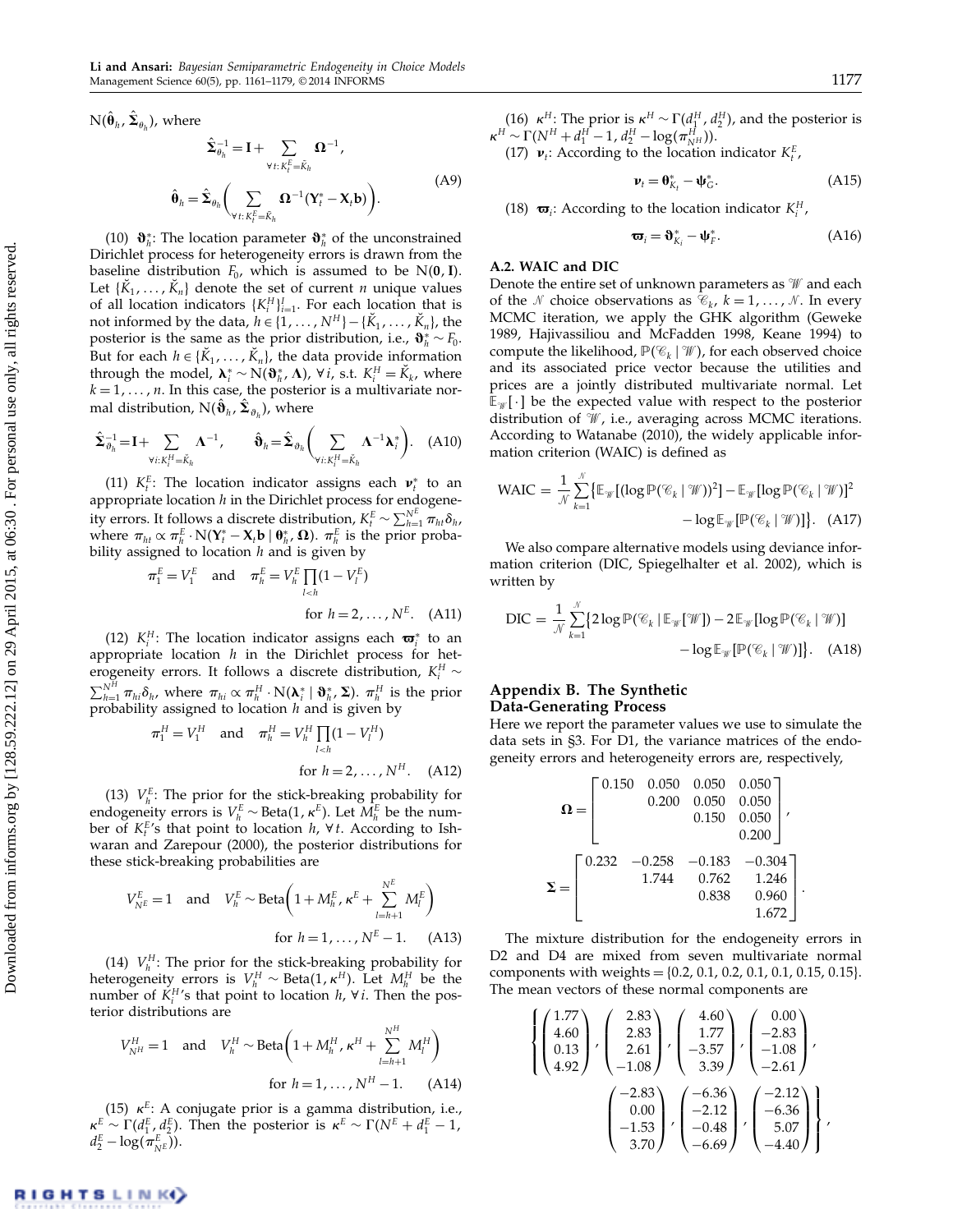and the variance matrices are

$$
\begin{bmatrix}\n0.188 & 0.063 & 0.063 & 0.063 \\
0.250 & 0.063 & 0.063 \\
0.188 & 0.063 \\
0.250\n\end{bmatrix}, \text{ for } j = 2, 4, 6;
$$
\n
$$
\begin{bmatrix}\n0.250 & 0.088 & 0.088 \\
0.250 & 0.088 & 0.088 \\
0.250 & 0.088 & 0.088 \\
0.250 & 0.088 & 0.250\n\end{bmatrix}, \text{ for } j = 1, 3, 5, 7.
$$

The mixture distribution for the heterogeneity errors in D3 and D4 are mixed from seven multivariate normal components with weights =  $\{0.2, 0.1, \ldots\}$  $0.2, 0.325, 0.325, 0.1, 0.1$ . The mean vectors of these normal components are

$$
\left\{ \begin{pmatrix} 2.25 \\ 1.5 \\ 0 \\ 0 \end{pmatrix}, \begin{pmatrix} 6.5 \\ 0 \\ 0 \\ 0 \end{pmatrix}, \begin{pmatrix} 2.25 \\ -1.5 \\ 0 \\ 0 \end{pmatrix}, \begin{pmatrix} -1 \\ -1.5 \\ 0 \\ 0 \end{pmatrix}, \begin{pmatrix} -1 \\ 0 \\ 0 \\ 0 \end{pmatrix}, \begin{pmatrix} -4.5 \\ 1.5 \\ 0 \\ 0 \end{pmatrix}, \begin{pmatrix} -4.5 \\ 0 \\ 0 \\ 0 \end{pmatrix} \right\}.
$$
 (B1)

We use the same variance matrix as the above  $\Sigma$ across the seven components.

#### Appendix C. Unconstrained DPM Models

We continue the discussion of CDPM by highlighting succinctly the importance of imposing the centering constraint on the Dirichlet process mixtures. Table C.1 reports parameter estimates for four models on data set D4. The first model is M4 and the other three are variational forms of M4 obtained by using different combinations of unconstrained Dirichlet process mixtures (instead of constrained) on the endogeneity and heterogeneity errors.

As can be seen from the table, models based on the unconstrained Dirichlet process mixture result in poor recovery of the parameter estimates because of identification problems. In particular, we see that the brand intercepts are impacted adversely when the endogeneity distribution is unconstrained. We also see that all parameters are influenced because of using an unconstrained heterogeneity distribution. It is interesting to note, however, that the elasticity estimates remain relatively unaffected by this identification issue. In addition, the constrained specification is preferable because it offers additional advantages. For instance, it has better numerical properties because there is less chance of overflow and underflow errors and it is easier to assess convergence when one works with identifiable parameters.

## Appendix D. Own-Price Elasticity Estimates for Real Data Applications

Here we present the own-price elasticities for the household cleaner category in Table D.1 and for the shampoo category in Table D.2. It is clear from the tables that models M1 and M3 report different elasticities when compared with those obtained from models M2 and M4. This again supports our view that the nonparametric specification is crucial in modeling endogeneity.

Table D.1 Own-Price Elasticity Estimates for the Household Cleaner **Category** 

|                                                                                          | M2   |                                    | M3   |      | M4                                                                                                                                                                                                                                                                                                                                                                                         |  |
|------------------------------------------------------------------------------------------|------|------------------------------------|------|------|--------------------------------------------------------------------------------------------------------------------------------------------------------------------------------------------------------------------------------------------------------------------------------------------------------------------------------------------------------------------------------------------|--|
| Est.                                                                                     | Std. | Est.                               | Std. | Est. | Std.                                                                                                                                                                                                                                                                                                                                                                                       |  |
|                                                                                          |      |                                    |      |      | 0.216<br>0.203<br>0.235<br>0.229<br>0.353<br>0.298<br>0.276                                                                                                                                                                                                                                                                                                                                |  |
| Est.<br>$-1.519$<br>$-1.363$<br>$-1.405$<br>$-2.005$<br>$-1.617$<br>$-1.584$<br>$-2.013$ | Std. | $0.234 - 1.079$<br>$0.278 - 1.231$ |      |      | $0.214 - 1.163$ $0.208 - 1.453$ $0.223 - 1.039$<br>$0.205 - 1.012$ $0.207 - 1.322$ $0.201 - 0.939$<br>$-1.512$ 0.236 $-1.130$ 0.226 $-1.423$ 0.206 $-1.060$<br>$0.208 - 1.338$ $0.200 - 0.981$<br>$0.363 - 1.490$ $0.333 - 1.912$ $0.361 - 1.422$<br>$0.301 - 1.219$ $0.294 - 1.563$ $0.300 - 1.086$<br>$0.233 - 1.521$ $0.241 - 1.109$<br>$0.334 - 1.522$ $0.267 - 1.918$ $0.333 - 1.395$ |  |

Table D.2 Own-Price Elasticity Estimates for the Shampoo Category

|           | M1       |      | M2                                                          |      | M3   |      | M4   |      |
|-----------|----------|------|-------------------------------------------------------------|------|------|------|------|------|
| Parameter | Est.     | Std. | Est.                                                        | Std. | Est. | Std. | Est. | Std. |
| e11       |          |      | $-0.418$ 0.053 $-0.462$ 0.062 $-0.434$ 0.064 $-0.479$ 0.065 |      |      |      |      |      |
| e22       |          |      | $-1.145$ 0.223 $-1.339$ 0.247 $-1.195$ 0.260 $-1.437$ 0.254 |      |      |      |      |      |
| e33       | $-0.507$ |      | $0.078 - 0.547 0.087 - 0.516 0.089 - 0.577 0.089$           |      |      |      |      |      |
| e44       | $-1.448$ |      | $0.206 - 1.521$ $0.232 - 1.360$ $0.243 - 1.661$ $0.243$     |      |      |      |      |      |
| e55       | $-1.537$ |      | $0.222 - 1.628$ $0.251 - 1.453$ $0.255 - 1.776$ $0.256$     |      |      |      |      |      |
| e66       | $-1.511$ |      | $0.294 - 1.618$ $0.327 - 1.586$ $0.339 - 1.817$ $0.317$     |      |      |      |      |      |
| e77       | $-0.601$ |      | $0.095 - 0.639$ $0.105 - 0.565$ $0.104 - 0.680$ $0.108$     |      |      |      |      |      |

Table C.1 Parameter Estimates from Unconstrained DPM Models

|             |          | M4<br>(constrained) |       | M4<br>(uncons. het.) |       | M4<br>(uncons. endo.) |       | M4<br>(uncons. both) |       |
|-------------|----------|---------------------|-------|----------------------|-------|-----------------------|-------|----------------------|-------|
|             | Truth    | Est.                | Std.  | Est.                 | Std.  | Est.                  | Std.  | Est.                 | Std.  |
| Intercept 1 | 1.3      | 1.348               | 0.274 | 1.225                | 0.392 | $-3.061$              | 1.593 | 4.233                | 1.197 |
| Intercept 2 | 0.8      | 0.783               | 0.267 | $-0.028$             | 0.384 | $-8.243$              | 1.931 | $-6.720$             | 1.364 |
| Promotion   | 0.7      | 0.717               | 0.059 | 2.510                | 0.282 | 0.706                 | 0.060 | 0.219                | 0.191 |
| Price       | 1.1      | 1.082               | 0.042 | 1.172                | 0.041 | 1.056                 | 0.039 | 0.999                | 0.058 |
| e11         | $-0.230$ | $-0.228$            | 0.010 | $-0.227$             | 0.010 | $-0.226$              | 0.010 | $-0.227$             | 0.009 |
| e12         | 0.125    | 0.122               | 0.007 | 0.123                | 0.006 | 0.121                 | 0.006 | 0.123                | 0.006 |
| e21         | 0.102    | 0.101               | 0.006 | 0.101                | 0.005 | 0.100                 | 0.005 | 0.101                | 0.005 |
| e22         | $-0.608$ | $-0.599$            | 0.027 | $-0.601$             | 0.026 | $-0.597$              | 0.026 | $-0.602$             | 0.024 |